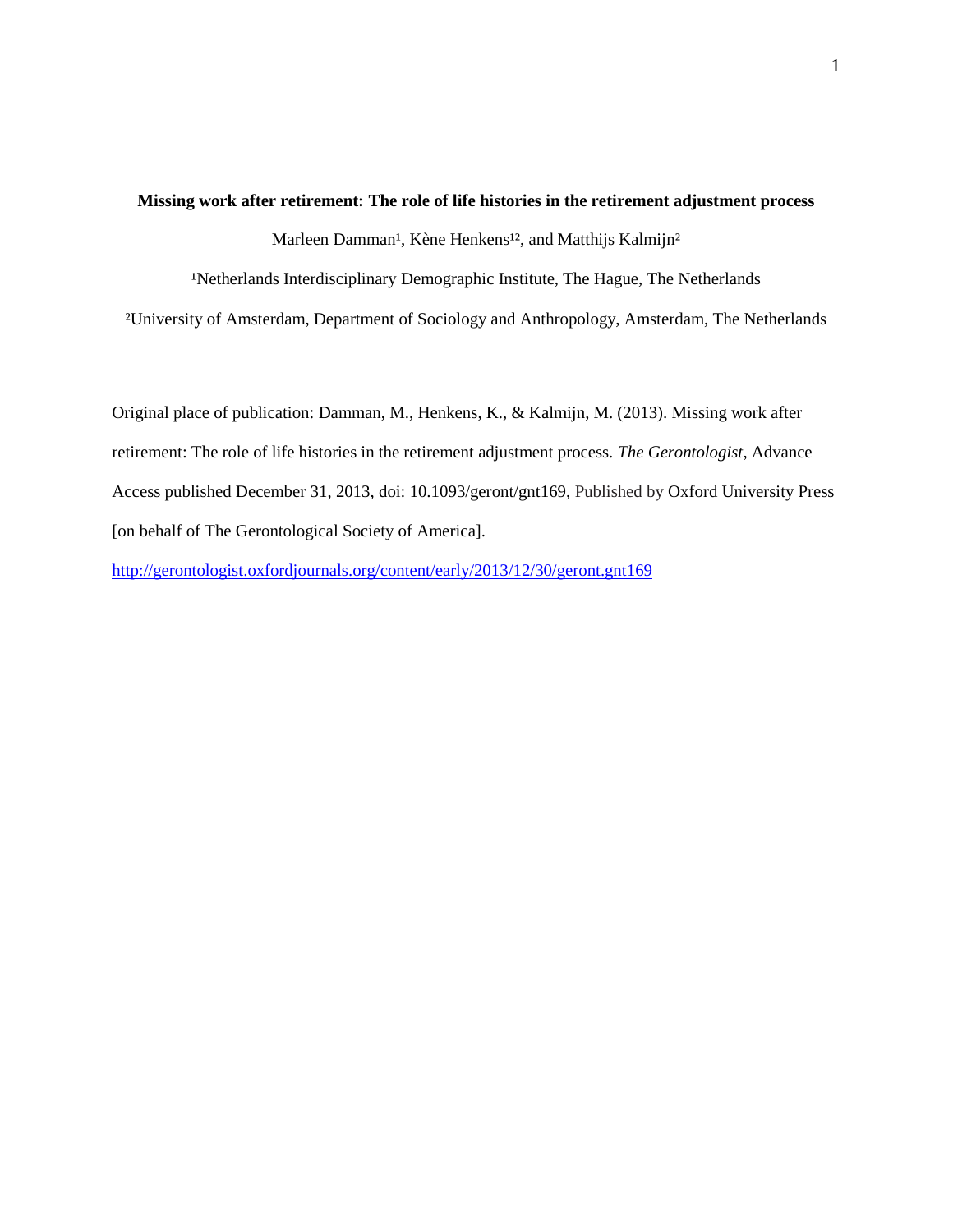## **Funding**

This work was supported by the Netherlands Organization for Scientific Research NWO [VIDI Grant 452-05-314 to K.H.].

## **Acknowledgements**

The authors thank Levi van den Bogaard for his constructive remarks on earlier versions of this manuscript.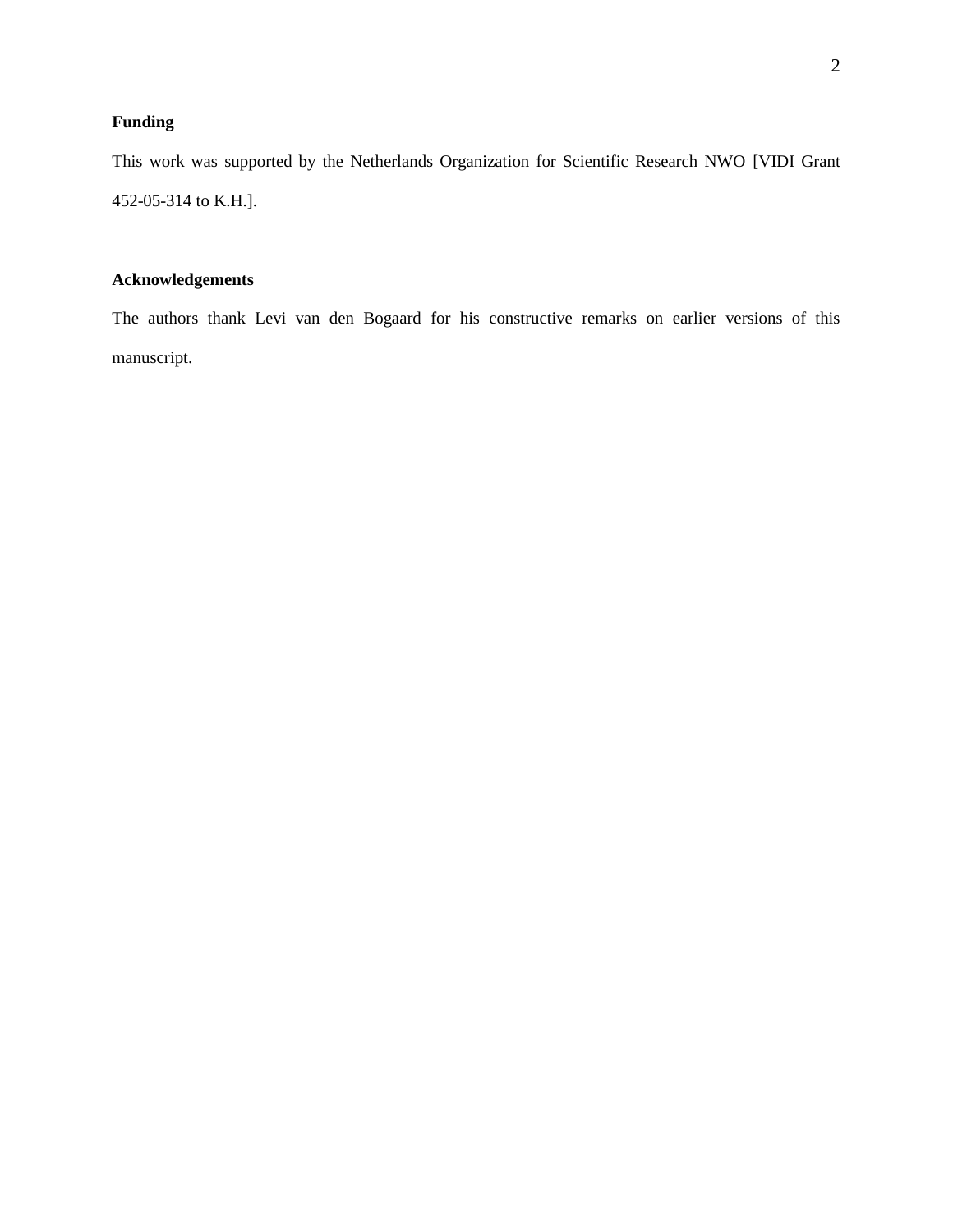#### **Abstract**

**Purpose of the study**. Although the process of adjustment to retirement is often assumed to be related to experiences earlier in life, quantitative empirical insights regarding these relationships are limited. This study aims to improve our understanding of adjustment to the loss of the work role, by conceptualizing retirement as a multidimensional process embedded in the individual life course.

**Design and Methods**. Analyses are based on panel data collected in 2001, 2006-2007, and 2011 among Dutch retirees  $(N=1,004)$ . The extent to which retirees miss aspects of the work role (money/ income, social contacts, status) is regressed on information about earlier life experiences, resources, and retirement transition characteristics.

**Results**. The incidence of adjustment difficulties varies across dimensions. Predictors differ as well. A steep upward career path is associated with fewer financial adjustment difficulties, but with more difficulties adjusting to the loss of status. Compared to continuously married retirees, divorced retirees without a partner are more likely to miss the social dimensions of work and those who repartnered are more likely to miss financial resources. The longer individuals are retired, the less likely they are to miss work-related social contacts.

**Implications**. Changing life course experiences might have important consequences for retirement processes of future retirees.

**Key words**. Careers, Family, Health, Life course, Work role loss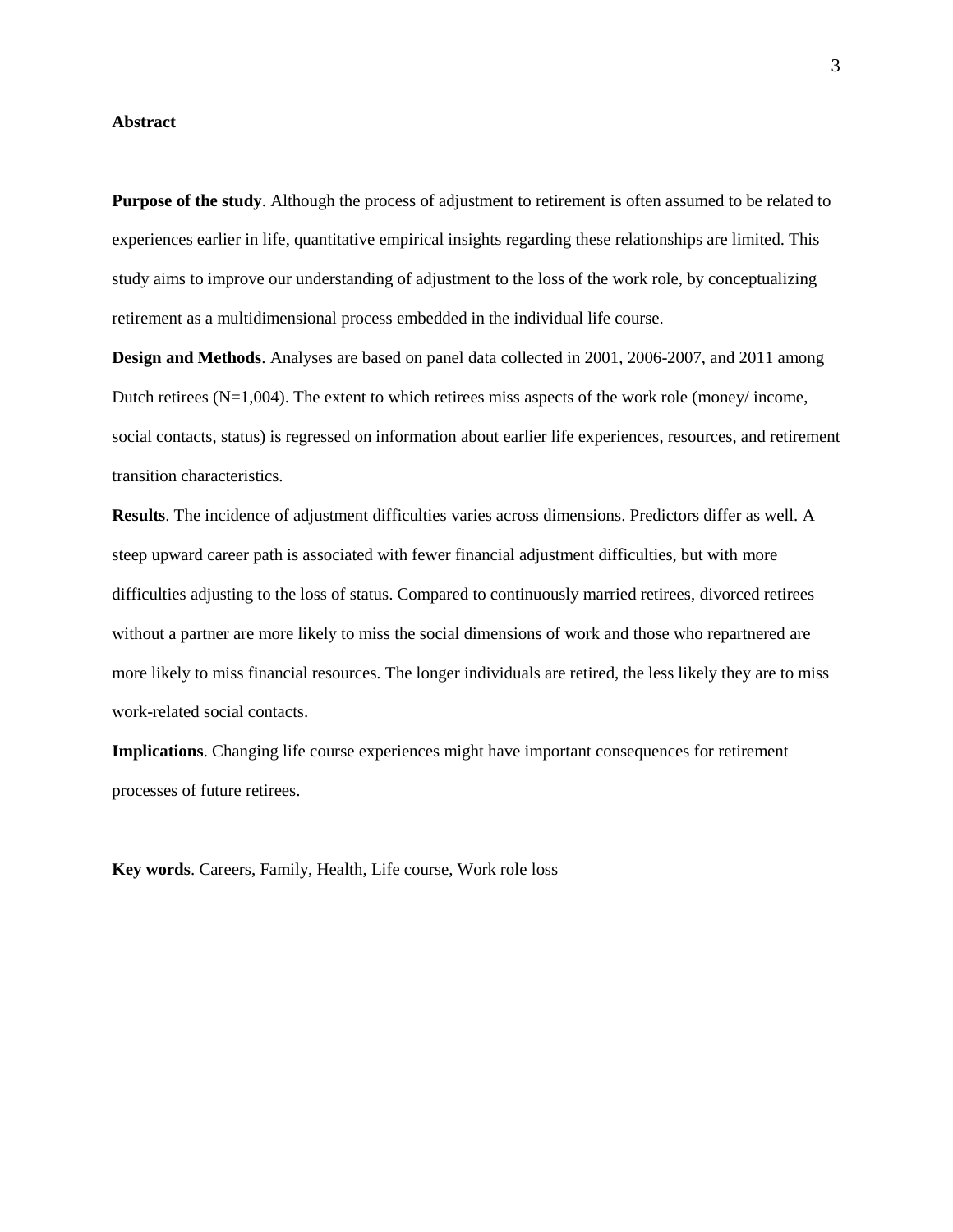#### **Introduction**

Retirement is a major transition in the lives of older adults. The process of "getting used to the changed circumstances of life in retirement" has been described as adjustment to retirement [\(Van Solinge](#page-22-0) & [Henkens, 2008, p.423\)](#page-22-0). Individuals differ considerably in their ease of adjusting to retirement. Although for most retirees the retirement transition seems to go by rather smoothly, a considerable share of retirees experiences adjustment problems (e.g., [Pinquart & Schindler, 2007;](#page-21-0) [Van Solinge & Henkens, 2008;](#page-22-0) [Wang, 2007\)](#page-23-0). This study aims to improve our understanding of variation in retirement adjustment, by conceptualizing retirement as a multidimensional process embedded in the individual life course. Whereas the major theoretical frameworks that have been used to study adjustment to retirement (role theory, continuity theory, and the life course perspective) assume that retirement processes are related to experiences in the past, empirical insights regarding earlier life experiences and retirement adjustment are limited. The central question of this study is: To what extent and how can variation in retirement adjustment be explained by earlier life experiences?

In the literature on retirement adjustment (see review[s Van Solinge, 2012;](#page-22-1) [Wang, Henkens, & van](#page-23-1)  [Solinge, 2011\)](#page-23-1) several qualitative studies have pointed at the importance of life histories for understanding perceptions of retirement and adjustment [\(Barnes & Parry, 2004;](#page-19-0) [Kloep & Hendry, 2006;](#page-20-0) [Nuttman-Shwartz, 2004;](#page-21-1) [Price, 2003\)](#page-21-2). Earlier life experiences in the work, family, leisure, and health spheres seem to be associated with the ease of adjusting to retirement. However, insights regarding earlier life experiences and retirement adjustment based on quantitative studies are scarce. Only few studies explicitly pay attention to more distal life experiences. These studies examine the impact of either work histories (i.e., employment continuity) or family histories (i.e., marital stability) on retirement quality [\(Price & Joo, 2005;](#page-21-3) [Quick & Moen, 1998\)](#page-21-4) and retirement adjustment problems [\(Van Solinge & Henkens,](#page-22-2)  [2005\)](#page-22-2).

This study aims to contribute to the literature on retirement adjustment in three ways. First, compared to earlier studies on life histories and retirement adjustment we will build to a greater extent on the life course proposition of 'multispheral development' [\(Settersten, 2003\)](#page-21-5). Consistent with this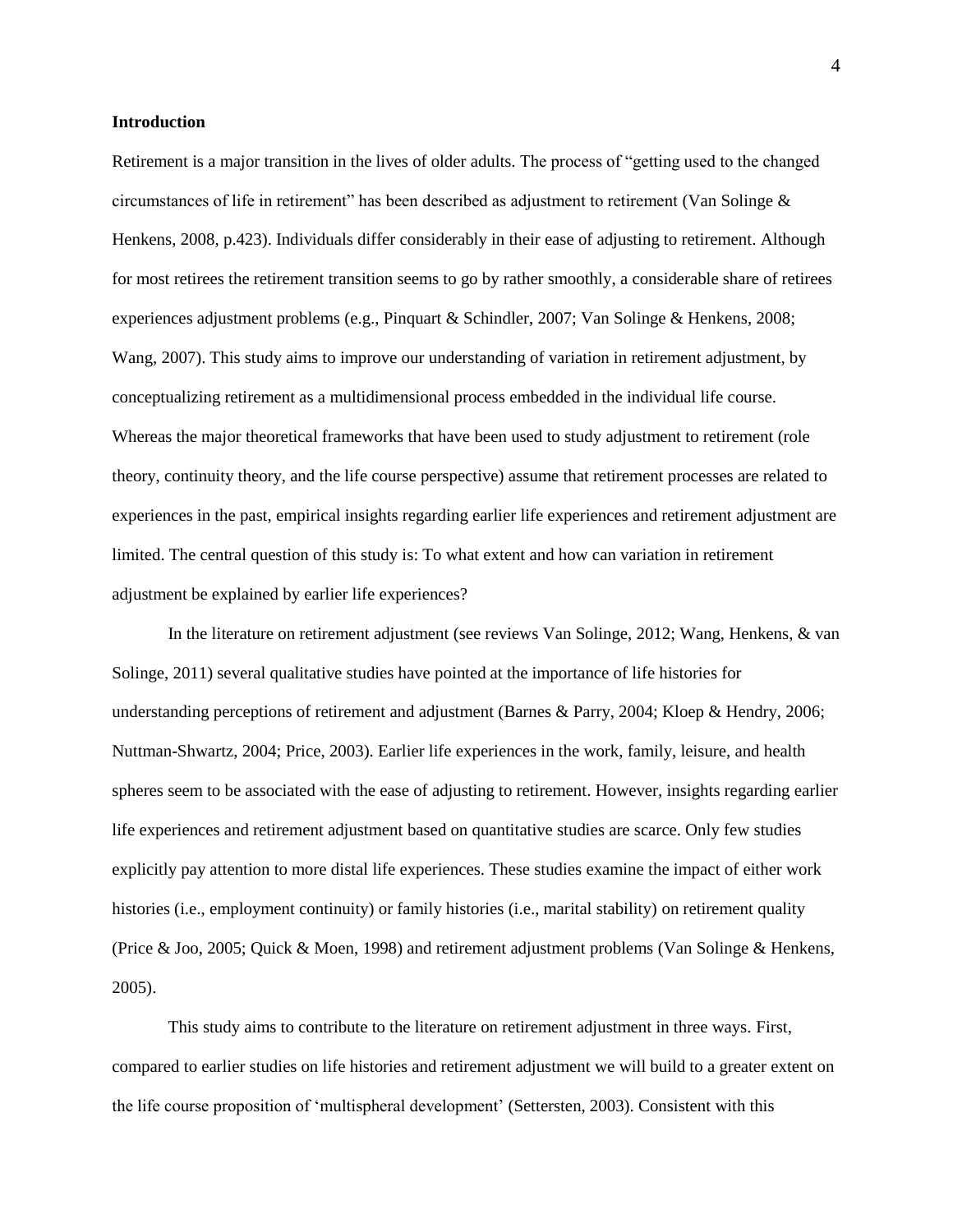proposition, we will not solely focus on earlier life experiences in one life sphere, but simultaneously test the impact of earlier life experiences in the work, health, and family spheres on adjustment difficulties. Given that predictors of retirement adjustment might differ between men and women [\(Barnes & Parry,](#page-19-0)  [2004;](#page-19-0) [Calasanti, 1996;](#page-19-1) [Szinovacz, 1992\)](#page-22-3), we will pay attention to gender as a potential moderator of life history effects on retirement adjustment.

Second, the retirement transition involves two developmental challenges: adjustment to the loss of the work role and the development of a satisfactory postretirement lifestyle [\(Van Solinge & Henkens,](#page-22-0)  [2008\)](#page-22-0). Most retirement adjustment studies are based on general measures of psychological comfort such as happiness [\(Calvo, Haverstick, & Sass, 2009\)](#page-19-2), morale [\(Kim & Moen, 2002\)](#page-20-1), life satisfaction [\(Calasanti,](#page-19-1)  [1996;](#page-19-1) [Hershey & Henkens, 2013\)](#page-20-2), or retirement satisfaction [\(Quick & Moen, 1998\)](#page-21-4), which do not distinguish between these developmental processes. This study aims to improve our understanding of the first developmental challenge – adjustment to the loss of the work role – by directly asking retirees about the extent to which they miss aspects of work since they retired. Missing work has been studied as a predictor of post-retirement morale [\(e.g., Martin Matthews & Brown, 1987\)](#page-20-3), satisfaction with retirement [\(McGoldrick & Cooper, 1994\)](#page-20-4), and intentions to unretire [\(Schlosser, Zinni, & Armstrong-Stassen, 2012\)](#page-21-6), but relatively little is known about the factors that predict this developmental facet of the post-retirement process itself.

Third, instead of using a general measure of missing work after retirement (cf., [Skoglund, 1979;](#page-21-7) [Szinovacz, 1992\)](#page-22-3) we will pay attention to the multidimensional nature of the adjustment process. The loss of the work role might imply multiple changes, such as the loss of income, social contacts, status, daily structure, and purposeful activity. Not only might the ease of adjustment differ across these dimensions [\(Van Solinge, 2012\)](#page-22-1), but also predictors might differ. As Taylor and colleagues [\(2007\)](#page-22-4) argue, "a composite criterion that simply combines different dimensions may mask more complex relationships between the predictors of adjustment and particular facets of adjustment" (p. 1702). In this study, we focus on three work-related aspects that retirees might miss after retirement – money/ income, social contacts via work, and status – which resemble the dimensions that Van Solinge and Henkens [\(2005,](#page-22-2)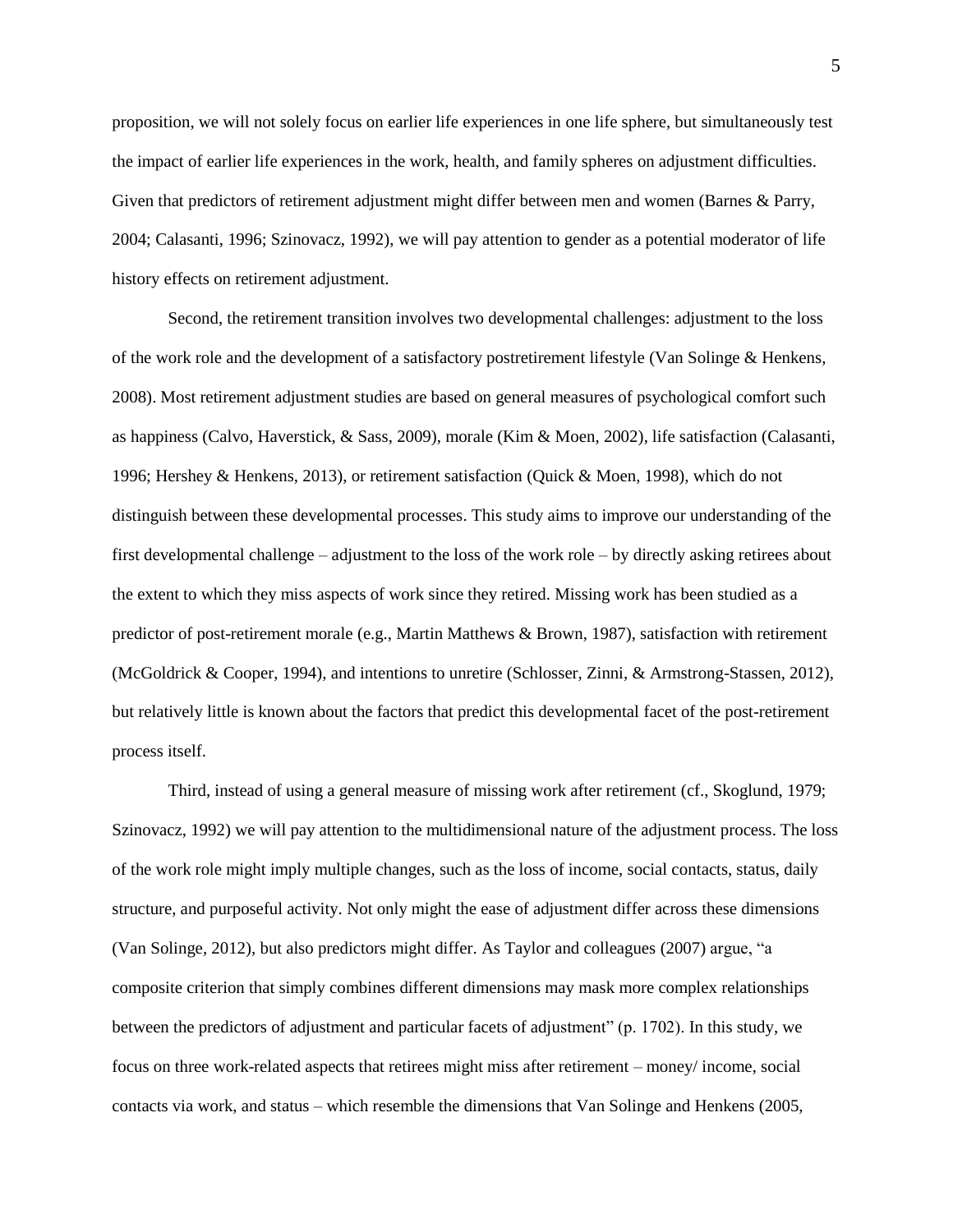[2008\)](#page-22-0) distinguish in their measures of preretirement anxiety regarding the loss of the work role. Especially when examining the role of earlier life experiences in the adjustment process it is important to study these dimensions separately, given that the direction of some relationships can be hypothesized to differ between dimensions.

This article is based on panel data collected in 2001, 2006-2007, and 2011 among 1,004 Dutch older persons, who were all employed at the first wave of data collection and fully retired within the observation period. Retrospective information on earlier life experiences provides the possibility to study the relationships between life history experiences and adjustment. Resources and retirement transition characteristics – which are established correlates of retirement adjustment [\(Donaldson, Earl, & Muratore,](#page-19-3)  [2010;](#page-19-3) [Pinquart & Schindler, 2007;](#page-21-0) [Wang, 2007;](#page-23-0) [Wong & Earl, 2009\)](#page-23-2) – will also be taken into account in the analyses. In the Netherlands all individuals are covered by a flat-rate basic public pension scheme, and about 91% of employees are covered by earnings-related occupational pension plans in which participation is mandatory. Income replacement rates are relatively high [\(OECD, 2011\)](#page-21-8). In recent decades there has been a strong "early exit culture" in the Netherlands [\(De Vroom, 2004, p.120\)](#page-19-4). The mean retirement age of employees has been around age 61 from 2001 to 2007, and increased to age 63 in 2011 [\(Statistics Netherlands, 2012\)](#page-22-5).

#### **Theoretical background**

The main theoretical perspectives that have been used to study variation in retirement adjustment are role theory, continuity theory, and the life course perspective [\(Van Solinge, 2012\)](#page-22-1). Role theory assumes that the transition into retirement might be especially difficult for individuals who are highly invested in their work role, and for whom the work role is central to their self-identity [\(Ebaugh, 1988\)](#page-19-5). Continuity theory generally suggests that most adults will be able to achieve positive results adapting to life transitions, because during their earlier life they have developed relationships, activities, frameworks of ideas, and adaptive skills that create continuity in their lives when making these transitions [\(Atchley, 1999\)](#page-19-6). The life course propositions of lifelong and multispheral development imply that specific life periods cannot be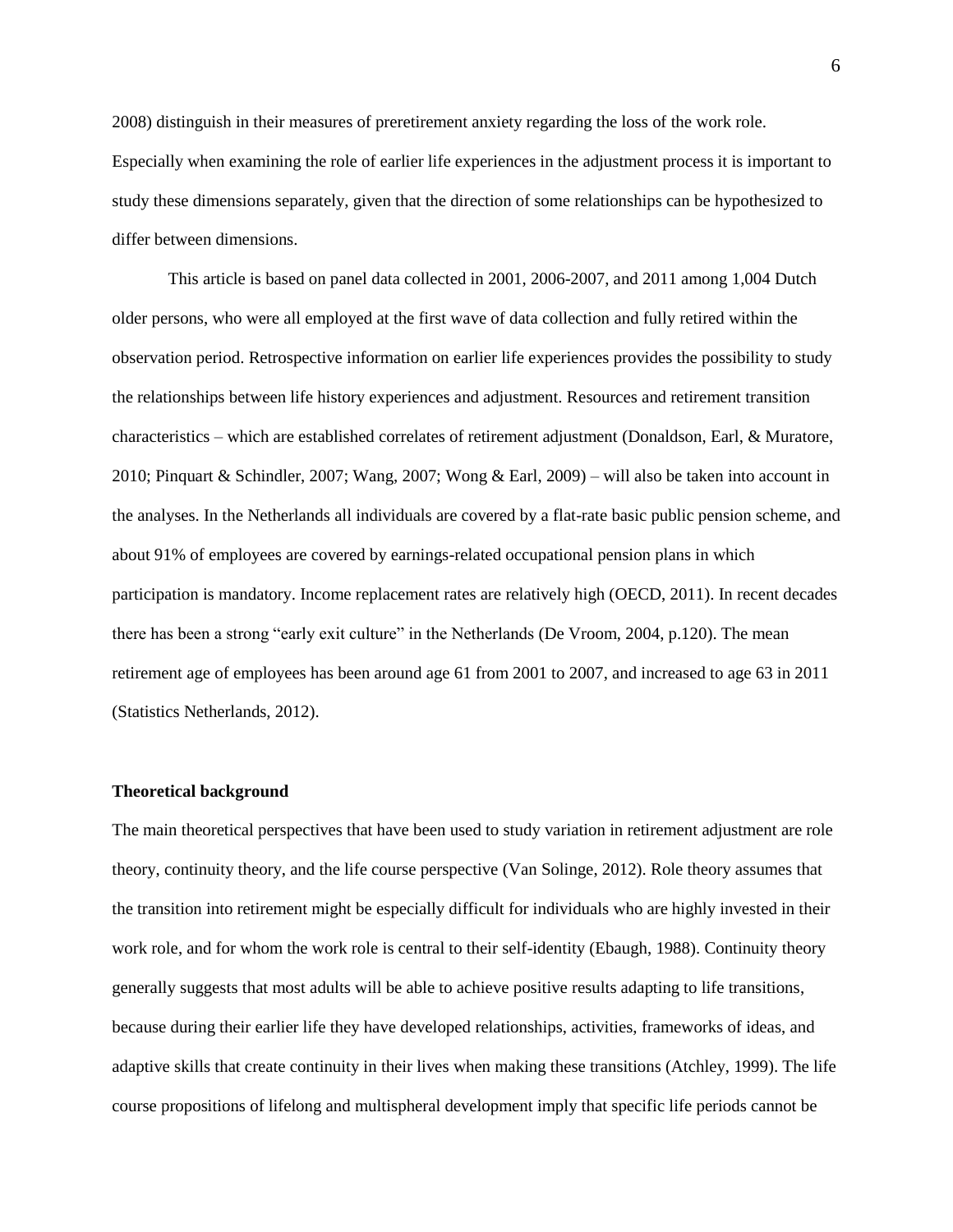understood thoroughly without information on preceding experiences in different life spheres [\(Settersten,](#page-21-5)  [2003\)](#page-21-5). To integrate these theoretical frameworks Wang and colleagues [\(2011\)](#page-23-1) propose a resource-based dynamic perspective for studying adjustment to retirement. In this perspective adjustment is conceptualized as a process, which is dependent on individual resources and changes in resources. The extent to which retirees miss money/ income, social contacts, and status, can also be expected to be dependent upon the amount of financial and social resources offered by work, changes in these resources due to retirement, and the availability of alternative resources. Moreover, the importance individuals attach to specific work-related resources may play a role.

#### *Work history*

In the literature two main arguments can be found that link work histories to retirement adjustment. Based on a financial argument, it can be expected that employment histories characterized by continuity and upward mobility are positively related to retirement adjustment [\(Quick & Moen, 1998\)](#page-21-4). Given that pension benefits are dependent upon income and years of service, retirees with these work histories are likely to have an advantageous post-retirement financial situation, which might facilitate adjustment to retirement [\(Donaldson et al., 2010;](#page-19-3) [Wong & Earl, 2009\)](#page-23-2). We therefore hypothesize that retirees who have worked continuously, full-time, or followed an upward career path are less likely to miss the money/ income provided by work than those who had a more discontinuous career (Hypothesis 1a).

Via a non-financial argument, adjustment to retirement can be expected to be relatively difficult for retirees who followed a continuous or upward work trajectory. These retirees may be highly attached to their jobs and might have had fewer opportunities to invest in alternative roles over the course of their working life [\(Barnes & Parry, 2004;](#page-19-0) [Quick & Moen, 1998\)](#page-21-4). In that respect, they might perceive the social changes associated with retirement as troublesome. We hypothesize that retirees who have worked continuously, full-time, or followed an upward career path are more likely to miss work-related social contacts (Hypothesis 1b) and status (Hypothesis 1c) than those who had a more discontinuous career.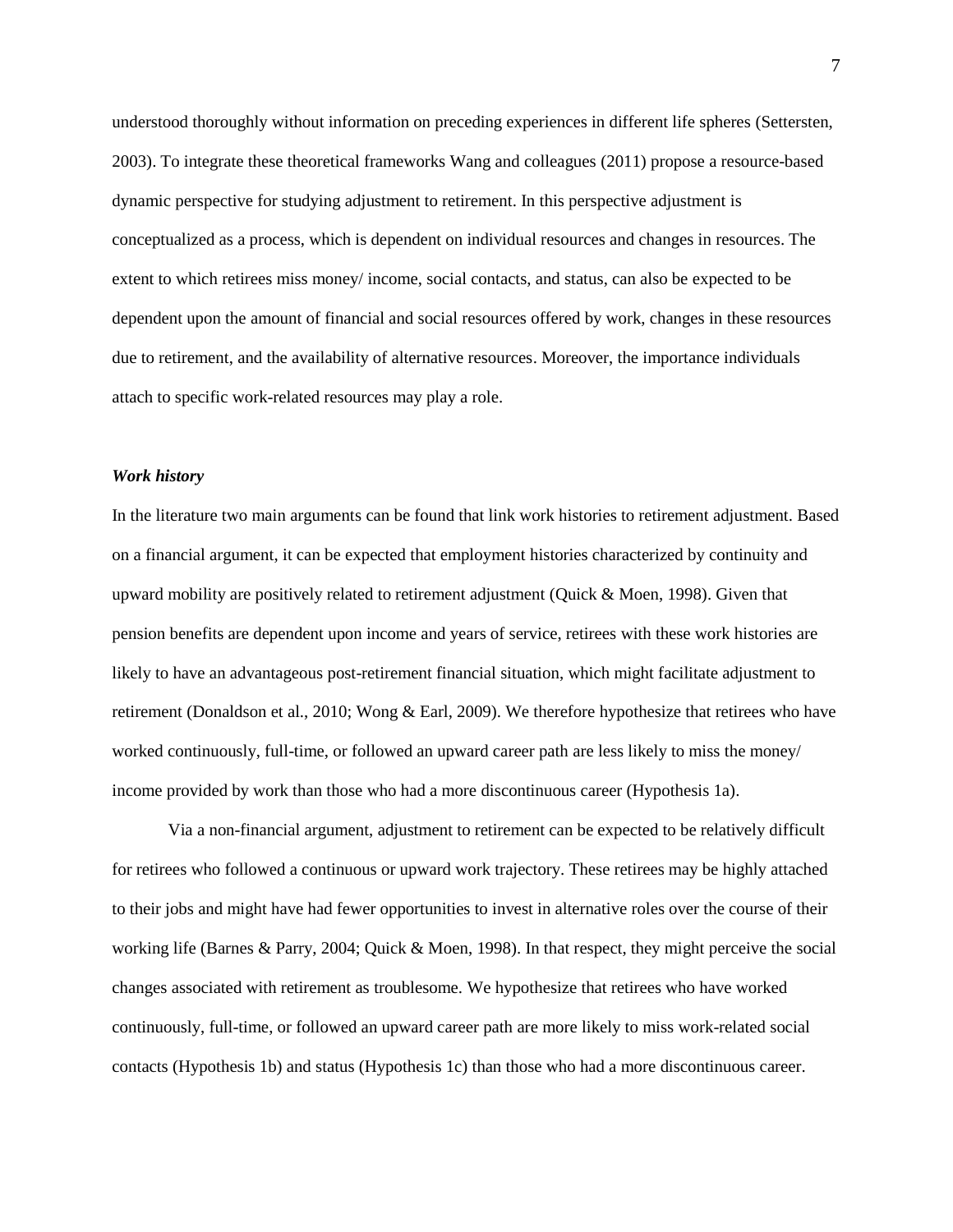#### *Health history*

The health situation of retirees is often found to be an important resource that enables retirement adjustment [\(Donaldson et al., 2010;](#page-19-3) [Pinquart & Schindler, 2007;](#page-21-0) [Wang, 2007\)](#page-23-0). Insights regarding the effects of health problems earlier in life are limited though. The experience of severe health problems earlier in life can be expected to increase expenditures (e.g., on health care and medication) and suppress earnings (e.g., due to constraints in work capabilities), which might affect retirees' financial situation and adjustment negatively. We hypothesize that retirees who experienced severe health problems in mid-life are more likely to miss the money/ income provided by work than those who did not experience these health problems (Hypothesis 2a).

Workers who have had health problems earlier in life might experience more difficulties adjusting to the social dimensions of the retirement transition as well. During mid-life they might have had fewer capacities to develop alternative roles, activities, and relationships next to work compared to those who did not experience health problems. Furthermore, persons in poor health might be less capable of replacing lost relationships [\(Broese van Groenou, Hoogendijk, & Van Tilburg, 2012\)](#page-19-7) and sources of status by new ones, which might make the retirement-related loss of these social resources relatively difficult. It can be expected that retirees who experienced severe health problems in mid-life are more likely to miss work-related social contacts (Hypothesis 2b) and status (Hypothesis 2c) than those who did not experience these problems.

#### *Family history*

In studies on retirement adjustment it is generally hypothesized that married retirees experience less adjustment problems than unmarried retirees (e.g., [Donaldson et al., 2010;](#page-19-3) [Reitzes & Mutran, 2004;](#page-21-9) [Wong & Earl, 2009\)](#page-23-2). The broad categories of whether or not retirees are married capture, however, a lot of diversity in terms of marital histories, which might be associated with retirement experiences [\(Price &](#page-21-3)  [Joo, 2005\)](#page-21-3). Individuals who have ever been divorced have been found to have significantly lower wealth in preretirement years than the continuously married group, although remarriage partly offsets the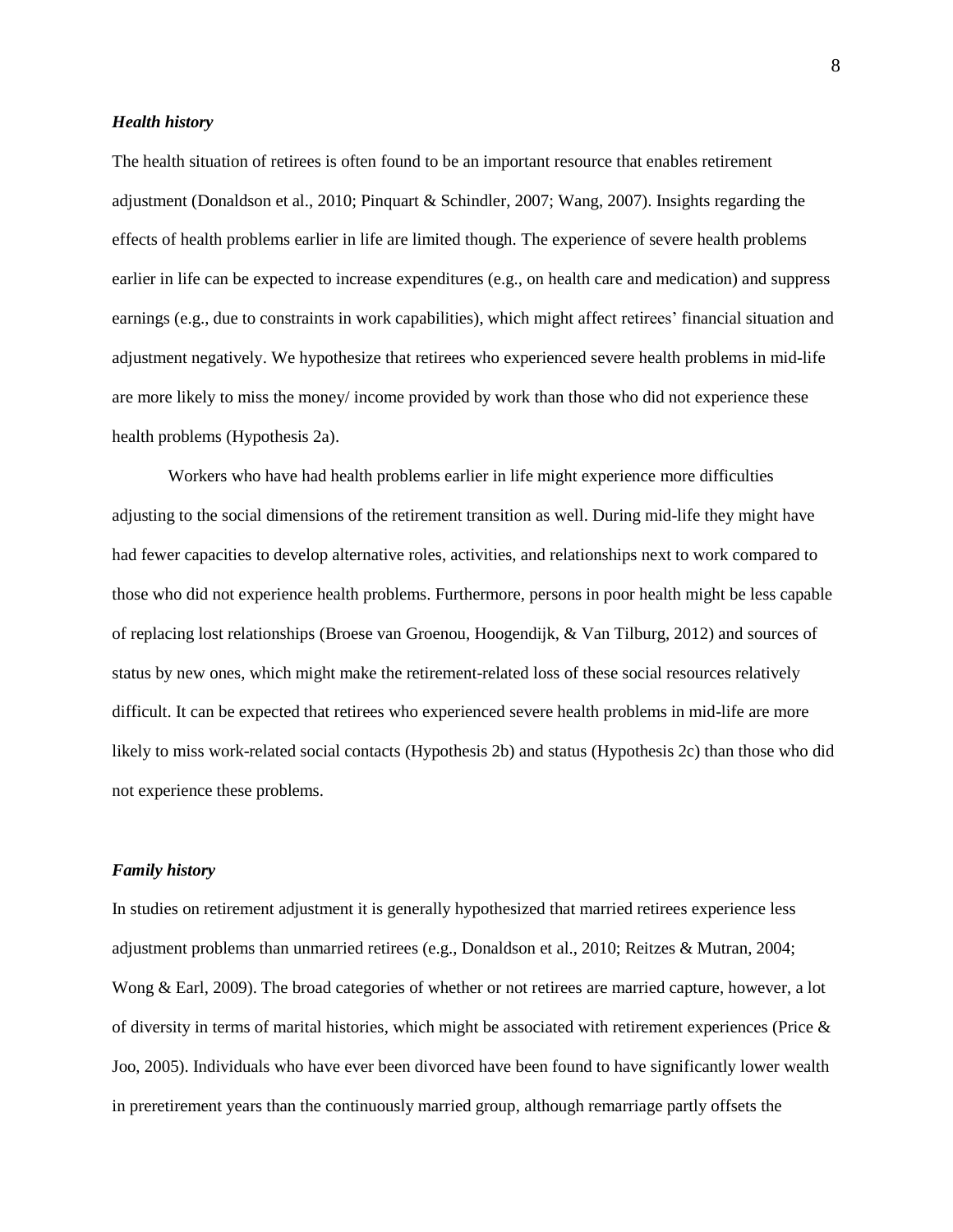negative divorce effects [\(Holden & Kuo, 1996;](#page-20-5) [Wilmoth & Koso, 2002\)](#page-23-3). A divorce earlier in life might also result in a relatively large drop in terms of income after retirement for the partner that earned the most during the marriage because of pension sharing. We hypothesize that retirees who have ever been divorced – both those who repartnered and those who remained single – are more likely to miss the money/ income provided by work than the continuously married group (Hypothesis 3a).

Divorces are often accompanied with changes in social networks [\(Terhell, Broese van Groenou,](#page-22-6)  [& Van Tilburg, 2004\)](#page-22-6). Although divorced persons are more involved with friends than persons in their first marriage, divorces negatively affect neighborhood contacts, participation in clubs (for women only), and outdoor recreation [\(Kalmijn & Broese van Groenou, 2005\)](#page-20-6). Repartnering, however, seems to reverse negative effects of divorce on social integration. Moreover, having a partner can be expected to offer access to relation-specific resources [\(Van Solinge & Henkens, 2008\)](#page-22-0) and to offer a stable role or identity [\(Reitzes & Mutran, 2004;](#page-21-9) [Wang, 2007\)](#page-23-0). Especially for divorced persons who remained single, therefore, the social contacts and status provided by the work role can be expected to be highly relevant. We hypothesize that divorced retirees without a partner are more likely to miss work-related social contacts (Hypothesis 3b) and status (Hypothesis 3c) than those who have continuously been married or repartnered after divorce.

#### *The role of gender*

In the literature on retirement adjustment, two main arguments can be found on the role of gender [\(See](#page-22-1)  [review by Van Solinge, 2012\)](#page-22-1). On the one hand, women might experience less difficulties adjusting to the loss of the social dimensions of work than men, given that they have more experience in terms of role transitions and career interruptions, and might be more inclined to perceive the family role as their primary role. On the other hand, it can be expected that women experience more financial adjustment difficulties when leaving the work role as compared to men, given that they might be more financially vulnerable due to their more interrupted work careers, employment in secondary labor market positions, and lower likelihood of being married. However, given that the previously discussed life history factors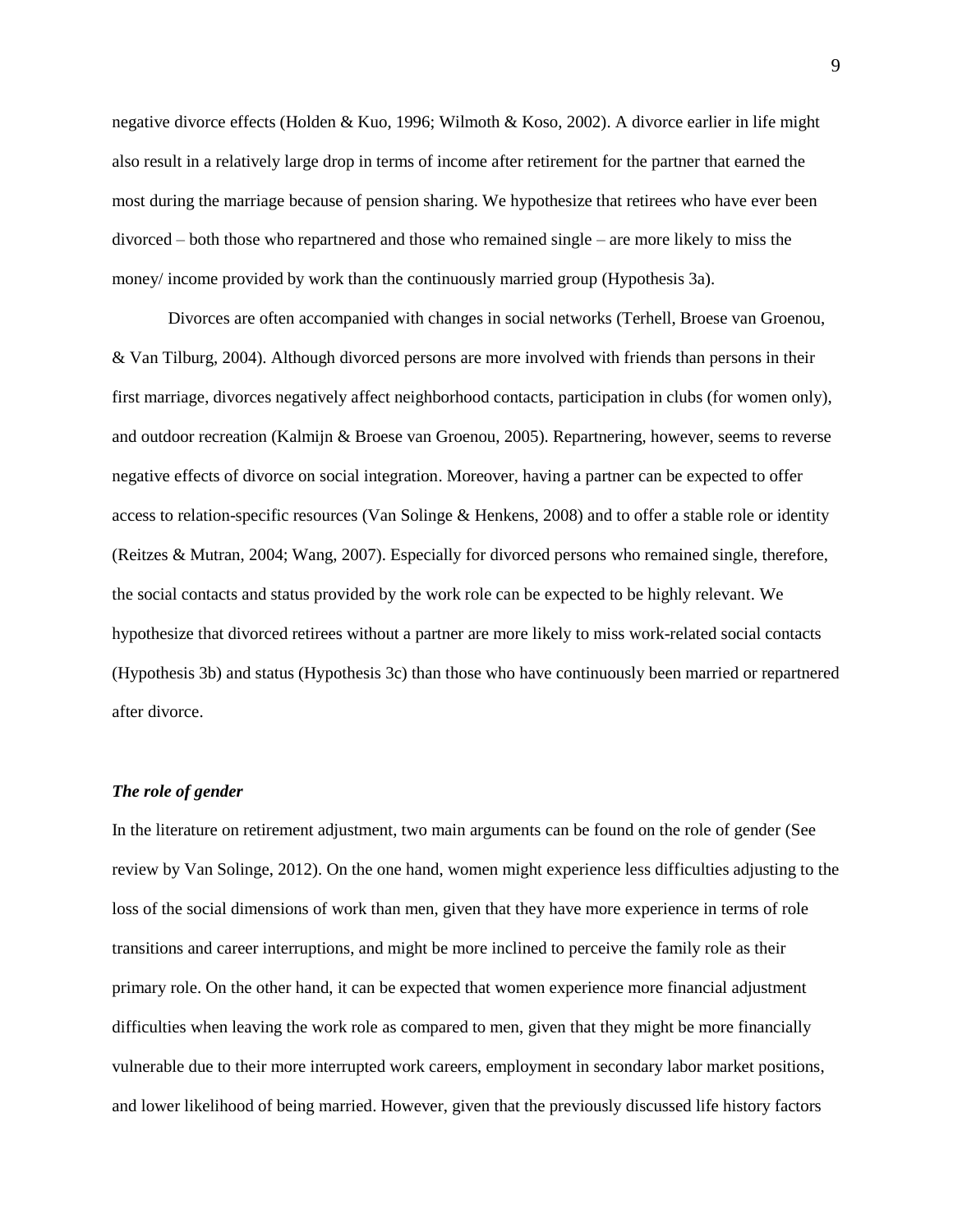will capture many of these differences between men and women, gender differences in terms of adjustment to the loss of the work role – net of the life history effects – are expected to be limited.

It might be the case, however, that the impact of certain earlier life experiences on adjustment differs between men and women. Previous research has shown that the financial status of women in laterlife is more strongly affected by prior marital dissolution than the financial status of men and persists until remarriage [\(Fokkema & Van Solinge, 2000;](#page-20-7) [Wilmoth & Koso, 2002\)](#page-23-3). Therefore it can be hypothesized that the effect of being divorced and single on missing the money/ income provided by work is stronger among women than among men (Hypothesis 4a). With respect to the social contacts dimension of missing work, the impact of being single and divorced can, however, be expected to be stronger among men than among women (Hypothesis 4b). The experience of a divorce has been found to have a significant positive effect on support from colleagues and acquaintances among men but not among women [\(Kalmijn, 2012\)](#page-20-8). This suggests that colleagues are particularly an important source of social support for divorced men, which might make the social changes due to retirement challenging.

#### **Design and Methods**

#### *Sample*

The NIDI Work and Retirement Panel data are three-wave panel data collected by the Netherlands Interdisciplinary Demographic Institute. In 2001 (Wave 1) data were collected among (a) a random sample of civil servants aged 50-64 years working for the Dutch central government, and (b) all workers aged 50-64 years of three large Dutch multinational private-sector organizations (active in information and communication technology, retail, and manufacturing). A mail questionnaire was sent to 3,899 older workers; in total 2,403 questionnaires were completed (response rate 62%). In 2006-2007 a follow-up study was carried out among surviving and traceable participants of the first wave. A total of 2,239 questionnaires were mailed out, of which 1,678 were returned (response rate 75%). The third round of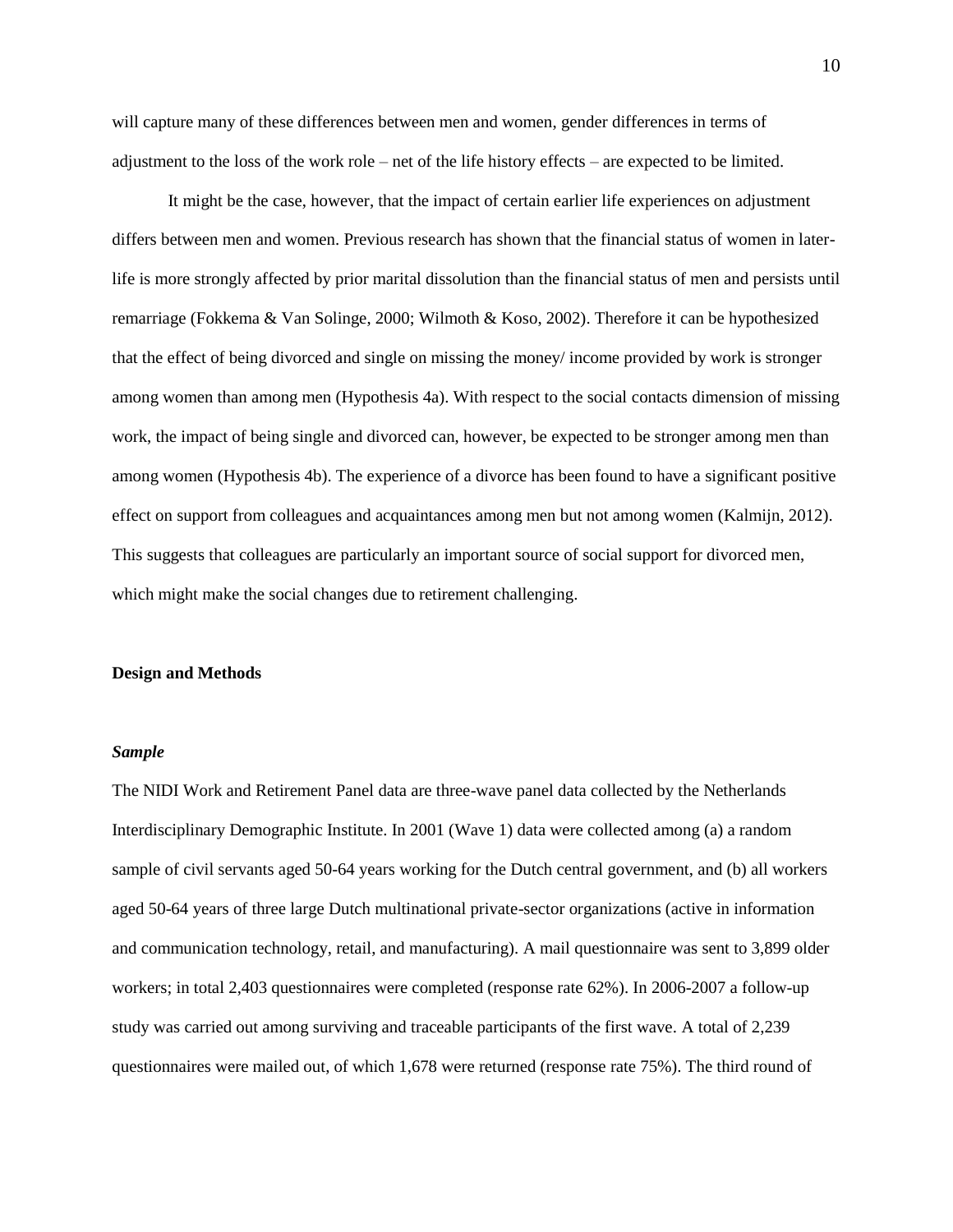data collection took place in 2011 among all 1,638 surviving and traceable respondents of the second wave. The wave-three questionnaire was returned by 1,276 respondents (response rate 78%).

The base sample for the analyses consists of 1,080 respondents who shifted from being in paid work at Wave 1 to being fully retired at either Wave 2 or Wave 3. Given that this study focuses on adjustment to retirement, those who did not make use of an (early) retirement arrangement but stopped working because of unemployment or disability (N=47) were excluded from this base sample. Respondents for whom information on the dependent variables is missing (N=54) or who did not answer the central questions regarding mid-career experiences  $(N=22)$  were eliminated from the sample. This results in an analytic sample of 1,004 retirees. On average respondents were retired for 2.5 years when they answered the adjustment questions.

#### *Measures*

#### *Dependent variables*

To measure adjustment to the loss of the work role across dimensions, fully retired respondents were asked during Waves 2 and 3 to report to what extent they miss various aspects of work since they stopped working. We used the responses provided at the study Wave immediately following the respondent's full retirement. Missing *money/ income* and missing *social contacts via work* were both measured by one-item indicators. Missing *status* was measured by a two-item scale (Cronbach's alpha=0.79), which was constructed by taking the mean score of items that ask about the extent to which respondents miss selfesteem and prestige/ status since they stopped working [\(Van Solinge & Henkens, 2005,](#page-22-2) [2008\)](#page-22-0). Response categories ranged from 1=very much to 5=not at all, but were reversely coded in the analyses. High scale scores indicate that respondents miss the specific work aspect very much. Social contacts are the workrelated aspect that respondents are most likely to miss  $(M=2.56, SD=1.07)$ , followed by financial resources (M=2.38, SD=1.05), and status (M=1.56, SD=0.78). In the multivariate analyses we standardized the dependent variables to obtain effect sizes (Cohen's *d*) for the dummy variables.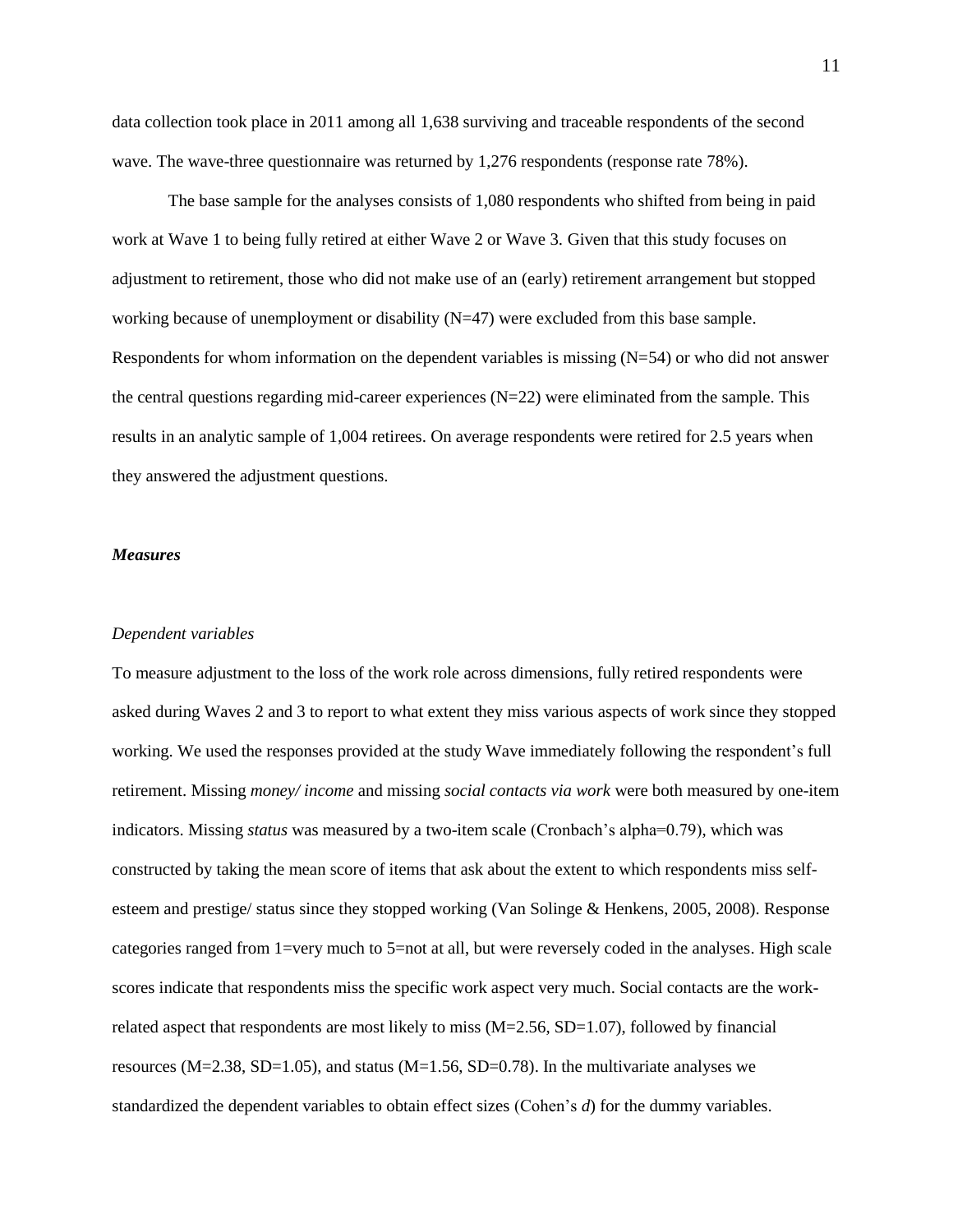#### *Independent variables*

To measure continuity of the work career, respondents were asked to indicate the age at which they started working and for how many years in total they have been out of the labor market after that (if applicable). This information was used to calculate the *number of years spent in the labor market* at retirement. Specific work and health experiences in mid-life were measured by two questions that asked for several life experiences – such as *employer change, part-time work, and severe health problems* – whether respondents had these experiences before age 40 and between ages 40 and 50. We constructed a dummy variable per life experience, indicating whether the respondent has had the particular experience before age 50 [\(cf. Damman, Henkens, & Kalmijn, 2011\)](#page-19-8). Information about *upward mobility* was acquired via the question "how would you characterize the course of your career between ages 40 and 50" (1=no upward mobility; 2=gradual upward career path; 3=steep upward career path). To measure marital histories information about the marital and partner status (i.e., whether the respondent lives with a partner) is combined with retrospective information about whether respondents have ever been divorced. The following categories were distinguished: (1) married/ cohabiting, never divorced; (2) married/ cohabiting, ever divorced; (3) no partner, never married; (4) no partner, ever divorced; (5) no partner, widowed.

In the analyses we control for the respondent's gender, the study wave at which the dependent variables were measured (Wave 2 or 3), and the time elapsed since the respondent made use of an (early) retirement arrangement. In addition, given that resources and retirement transition characteristics are established correlates of retirement adjustment, we take preretirement financial resources, preretirement perceived satisfaction with life, subjective health, voluntariness of the retirement transition, and age at retirement into account. Table 1 presents the means, standard deviations, coding, and wording of survey questions for all variables. In general item non-response was low (maximum 4.4% on the wealth variable) and was dealt with by using multiple imputation procedures (STATA 12: mi impute chained). The variables with missing cases were imputed 25 times using information from the dependent, independent,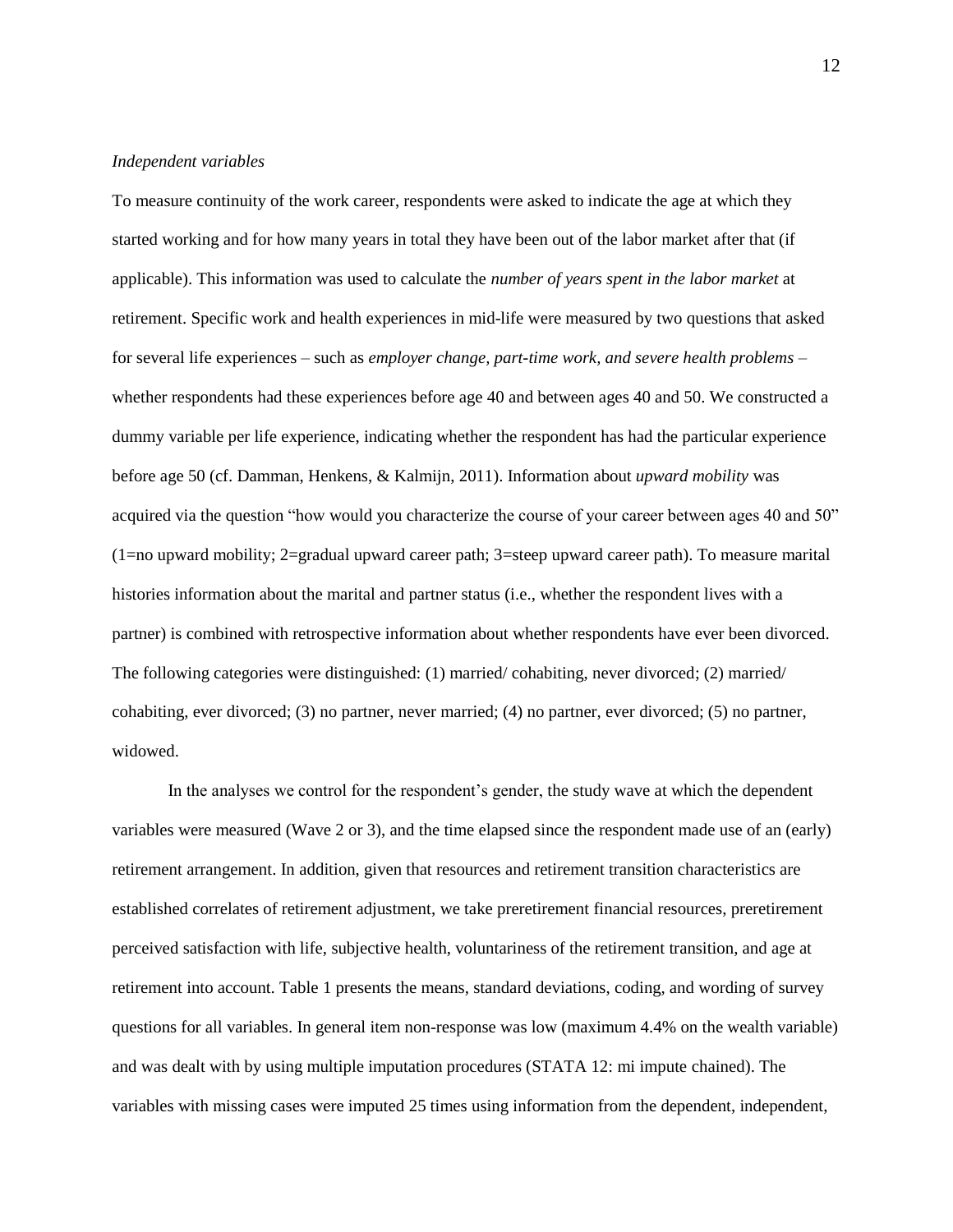and control variables. Thereafter the regression models are estimated for all these 25 datasets and the results are combined (STATA 12: mi estimate).

[Table 1 about here]

#### *Analyses*

The relationships between earlier life experiences and the different dimensions of missing work after retirement were analyzed by estimating linear regression models and combining the estimation results by Seemingly Unrelated Estimation. SUE is an appropriate technique when estimating different equations based on the same data. It combines the parameter estimates and (co)variance matrices of the separate regression models [\(StataCorp, 2007\)](#page-21-10), thereby allowing to test cross-equation differences between coefficients [\(see Van Solinge & Henkens, 2008, for an application\)](#page-22-0). To deal with the structure of the data (employees of four organizations nested in organizational departments) we control for organization in the analyses and used standard errors that allow for intradepartmental correlation (cluster option in SUE).

### **Results**

Table 2 presents the Seemingly Unrelated Estimation results for the different adjustment dimensions. The models are estimated in two steps. In the first step, the relationships between earlier life experiences and missing money/income (1a), social contacts via work (1b), and status (1c) are examined. In the second step (Models 2a-2c) resources and retirement transition characteristics are added to the equations.

#### *Life history experiences*

In Model 1a the extent to which retirees miss money/ income is regressed on information about earlier life experiences and control variables. The results show that experiences in both work and family spheres are associated with missing financial resources after retirement. As predicted in Hypothesis 1a, those retirees who experienced an upward career path – either a steep or a more gradual upward trajectory – are less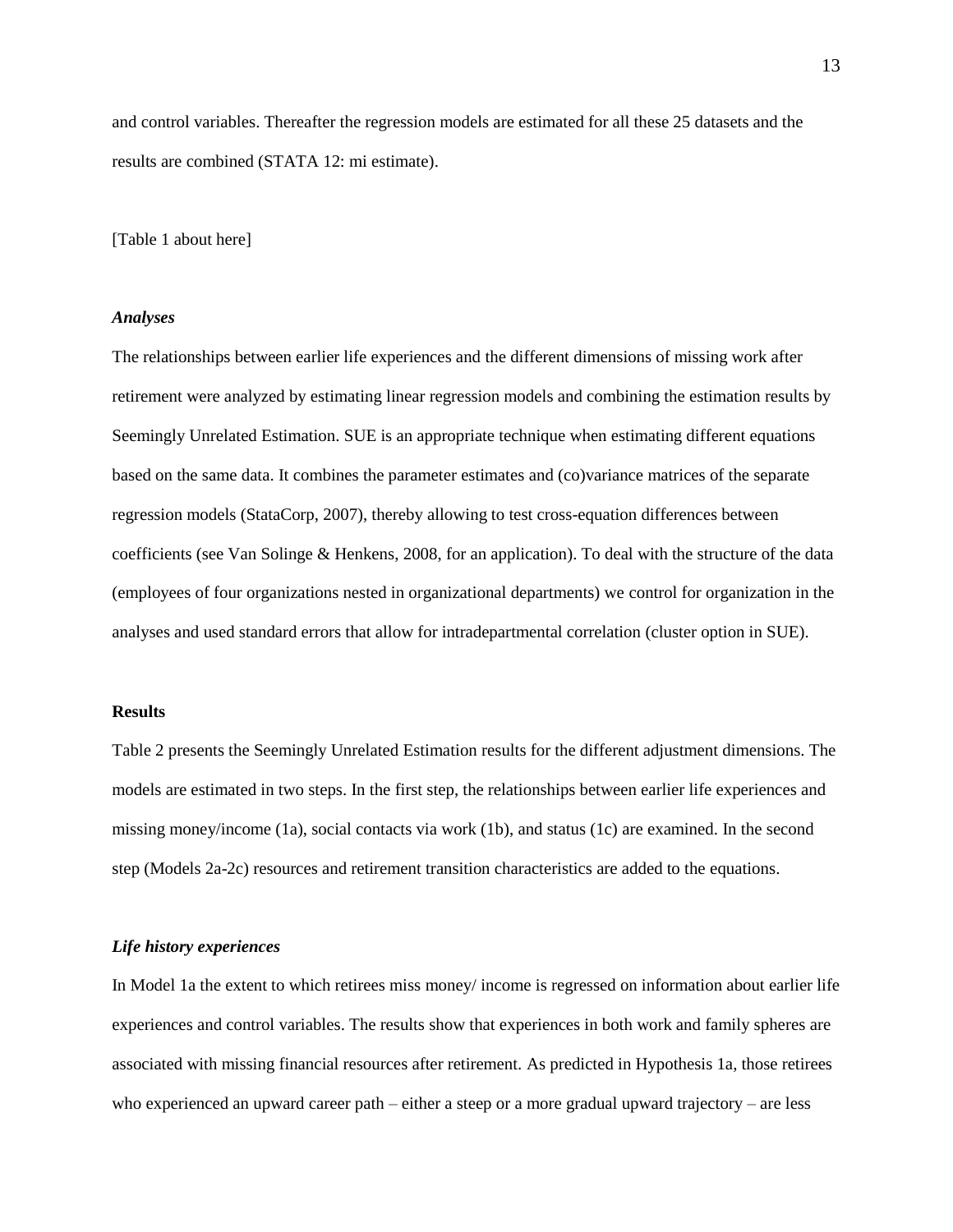inclined to miss money/ income after retirement than those who did not experience upward mobility. Examination of interaction effects with gender (not presented in the table) suggests, however, that the effect of gradual upward mobility is significantly stronger for men than for women (*b(gender\*gradual)*= .35, *t*=2.39, *p*=.017). The steep upward mobility effect does not differ significantly by gender. As shown in Model 1a, the coefficients of years in the labor market, mid-life employer change, part-time work, and severe health problems are not statistically significant. Regarding marital histories the findings indicate that retirees who repartnered after divorce, are more likely to miss financial resources than those who have continuously been married, as expected in Hypothesis 3a. Divorced retirees who remained single do not differ significantly from the continuously married group in terms of missing financial resources.

The results regarding missing work-related social contacts after retirement are presented in Model 1b. None of the effects of the studied work and health history experiences is statistically significant. Marital histories, however, are found to be associated with missing work-related social contacts. As expected in Hypothesis 3b, divorced retirees without a partner are more likely to miss work-related social contacts than their continuously married and repartnered (*b*=.43, *t*=2.57, *p*=.010) counterparts. Moreover, they are more likely to miss work-related social contacts than single never married retirees (*b*=.55, *t*=3.08, *p*=.002).

Model 1c presents the results regarding earlier life experiences and adjustment to the loss of work-related status. Those retirees who experienced a steep upward career path are more inclined to miss status than those who did not experience upward mobility, as predicted in Hypothesis 1c. The other work and health history effects are not statistically significant. Regarding marital histories the results show that single divorced retirees are more likely to miss work-related status than continuously married, single never married (*b*=.59, *t*=2.26, *p*=.024), and single widowed (*b*=.69, *t*= 3.70, *p* < .001) retirees. The difference with the repartnered group  $(b=40, t=1.70, p=.089)$  is in the expected direction but not statistically significant at the 5% level.

With respect to gender the results show that men and women do not differ significantly in their likelihood of missing money/ income, social contacts, and status after retirement. Inspection of interaction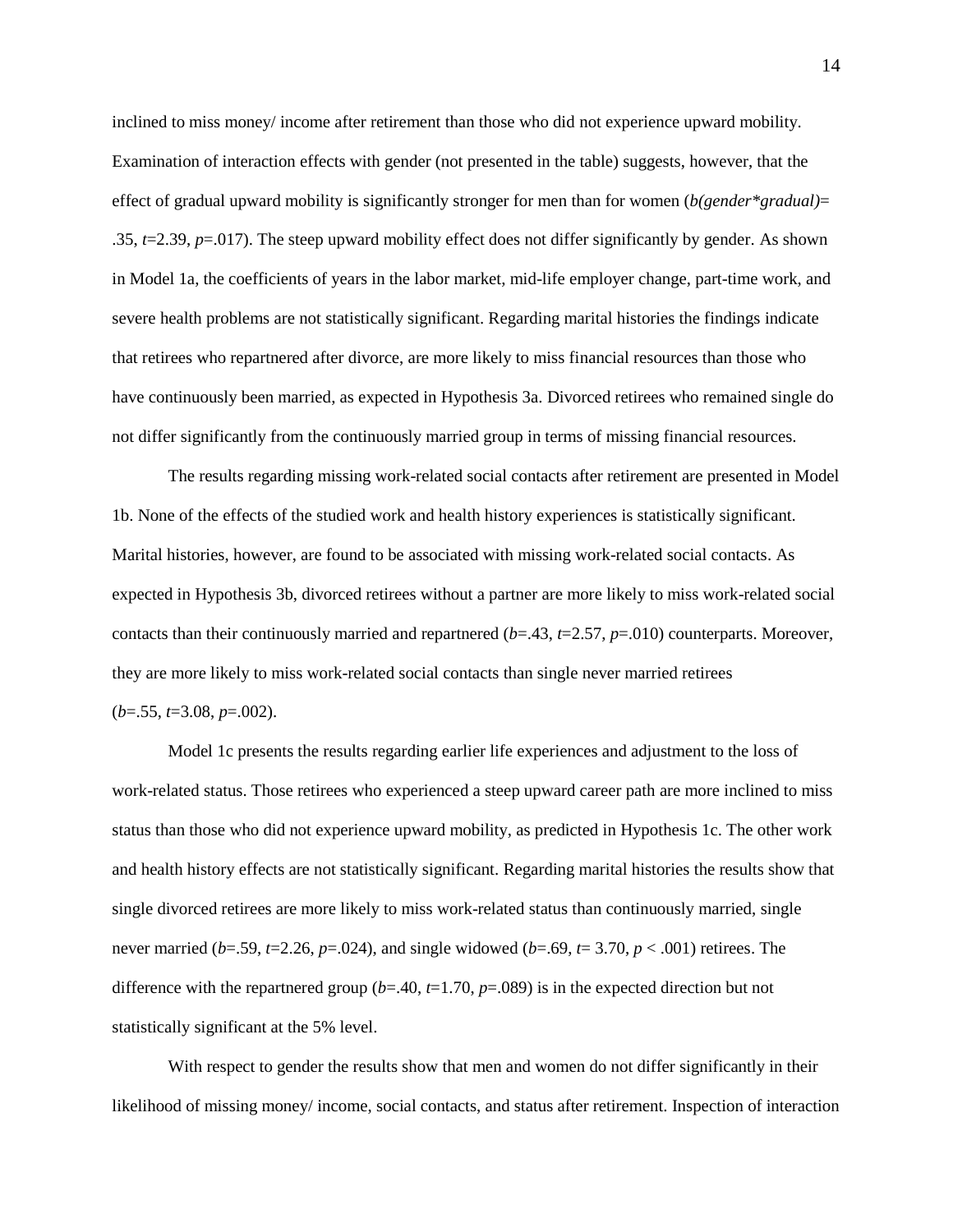effects suggests that the impact of marital experiences differs between men and women on some dimensions. As expected in Hypothesis 4b the effect of being divorced and single on missing social contacts is smaller for women than for men (*b(gender\*No partner, ever divorced)*=-.45, t=-1.92, *p*=.055), but is strictly not significant. For the other adjustment dimensions, the impact of being single and divorced does not differ between men and women. The effect of being repartnered after divorce on missing status is significantly smaller for women than for men (*b(gender\*Married/ cohabiting, ever divorced)*=-.39, *t*=-2.30, *p*=.022)

F-tests of cross-equation differences between coefficients show that the effect of a steep upward career path differs significantly across all three studied dimensions [money/income vs. social contacts (*F*=5.95, *p*=0.015), money/income vs. status (*F*=15.54, *p*< .001), and social contacts vs. status (*F*=5.51, *p*=0.019)]: Those retirees that experienced a steep upward career path are less likely to miss money/ income after retirement, but more likely to miss status, while no association is found with missing social contacts. The coefficient of being single and divorced is significantly larger for missing status than for missing money/ income ( $F=10.15$ ,  $p=0.001$ ). Another noteworthy result is the role of the control variable time elapsed since retirement, which differs significantly between the money/ income and social contact dimensions  $(F=7.10, p=0.008)$ . The findings show that the more years have elapsed since retirees made use of an (early) retirement arrangement, the less likely they are to miss work-related social contacts. For the financial dimension this effect is not statistically significant.

[Table 2 about here]

#### *The role of resources and transition characteristics*

In Models 2a-c resources and retirement transition characteristics are added to the equations. Preretirement financial resources are negatively associated with missing money/ income after retirement. Also for preretirement satisfaction with life a negative effect on missing financial resources is observed. Those who had more financial resources and were more satisfied with life in preretirement years are less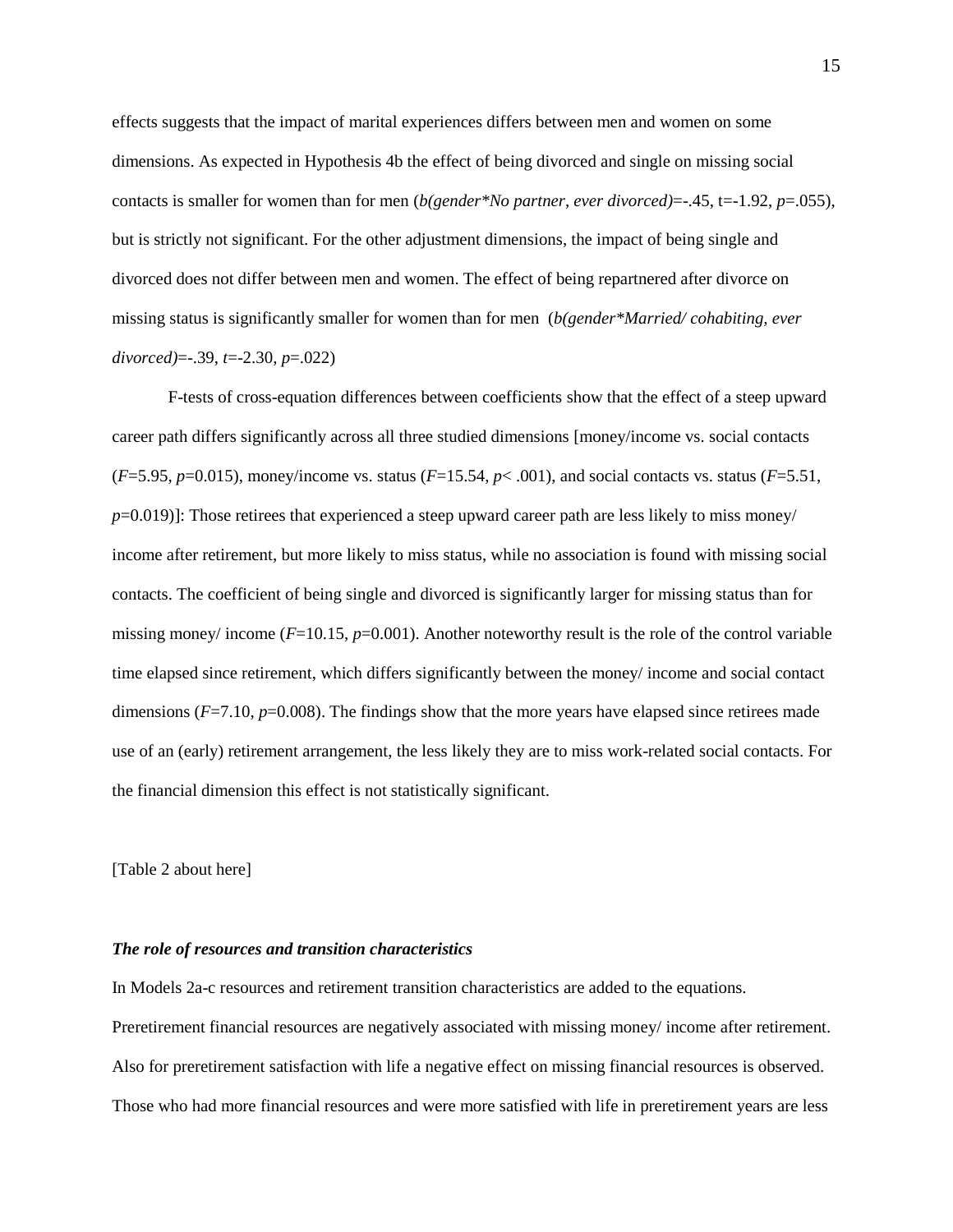likely to miss financial resources after retirement. For the social contacts and status dimensions, these effects are not statistically significant. The perceived health situation of the retiree is relevant for all studied adjustment dimensions. Retirees in good health are less likely to miss work-related money/ income, social contacts, and status as compared to those in poor health. Also a voluntary retirement transition is related to fewer adjustment difficulties on all studied dimensions. Those who retired at a relatively older age are less likely to miss money/ income than those who retired earlier. For the social adjustment dimensions the effect of age at retirement is not statistically significant.

Comparing the effects of earlier life experiences between the life history models (Models 1a-c) and the expanded models (Models 2a-c), provides insights into the extent to which the effects of earlier life experiences are mediated by the established correlates of adjustment. The results show that the effects of career path and marital history generally remain statistically significant when taking resources and retirement transition characteristics into account, suggesting that these life history effects cannot be fully explained by the established correlates of adjustment.

#### **Discussion**

The difficulties retirees experience when adjusting to the loss of the work role are often assumed to be dependent upon experiences earlier in life. In line with the life course notion of multispheral development [\(Settersten, 2003\)](#page-21-5), this study shows that earlier life experiences in both work and family spheres are associated with missing work after retirement. Regarding work histories the findings show that retirees who had a steep upward career path in mid-life are less likely to miss money/ income, equally likely to miss social contacts, and more likely to miss status, as compared to those that did not experience upward mobility. These findings clearly point out that retirees can miss work for different reasons, depending on their career path in mid-life. Probably mid-career pathways "set the stage" [\(Settersten, 2003, p.29\)](#page-21-5) for experiences during late-careers and one's post-retirement situation – either by limiting or promoting resources and opportunities – and consequently shape retirement experiences. Also marital histories were found to play a role. This study shows that divorced retirees without a partner are most likely to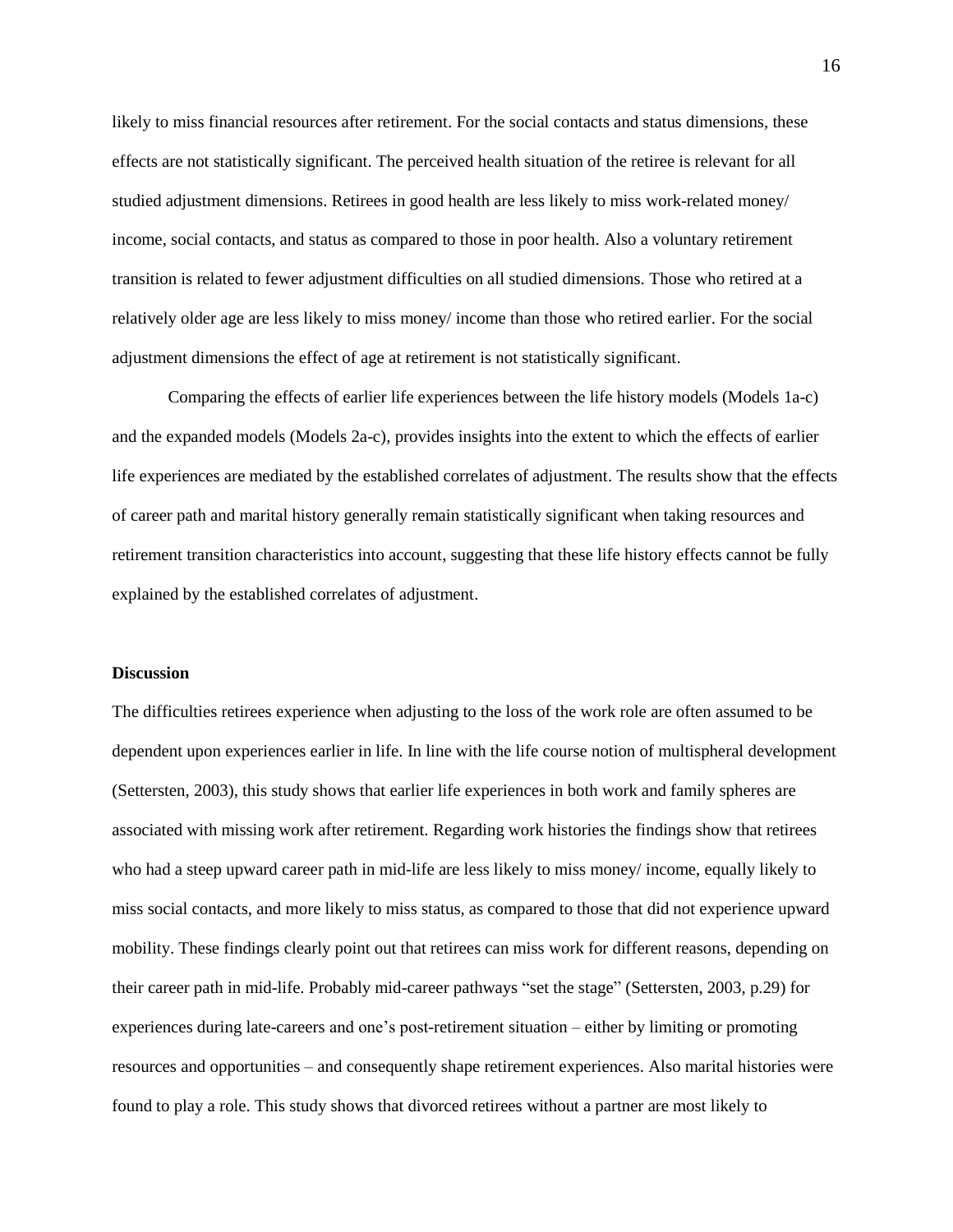experience difficulties adjusting to the social changes accompanied with the loss of the work role. They were not only more likely to miss social contacts and status as compared to continuously married retirees, but also as compared to single never married retirees, suggesting that among those living without a partner it is important to take diversity in terms of marital histories into account. Also the long-term negative financial consequences of divorce experiences [\(Holden & Kuo, 1996;](#page-20-5) [Wilmoth & Koso, 2002\)](#page-23-3) are reflected in the data. Those retirees who repartnered after divorce were found to be more likely to miss financial resources after retirement as compared to continuously married retirees. Generally men and women did not differ in terms of their difficulties adjusting to the loss of the work role, although the implications of marital experiences were found to differ slightly by gender. As expected, being divorced and single has a slightly stronger impact on missing work-related social contacts for men than for women.

Paying attention to the multidimensional nature of adjustment appears to improve our insights into the post-retirement process. The results show differences across dimensions in terms of the incidence of adjustment difficulties and processes over time. Moreover, predictors were found to differ across adjustment dimensions, suggesting that some effects (e.g., career path) might have been overlooked when using a combined measure of missing work after retirement. Generally social contacts were found to be the work-related aspect that retirees are most likely to miss. The longer individuals are retired, the less likely they are to miss work-related social contacts, which might either suggest that retirees compensate work-related contacts by other contacts or perceive work-related contacts as less important over time. For financial resources and status the incidence of adjustment difficulties is lower and no time effect is observed. This may indicate that for many persons – at least in our Dutch sample – retirement is not necessarily associated with an important loss of financial resources or status. The lack of a time effect could suggest, however, that for those retirees who do miss financial resources or status, the likelihood of experiencing difficulties does not decline the longer they are retired. Probably income and status remain important needs among retirees [\(Steverink & Lindenberg, 2006\)](#page-22-7), which may be relatively difficult to compensate for after retirement.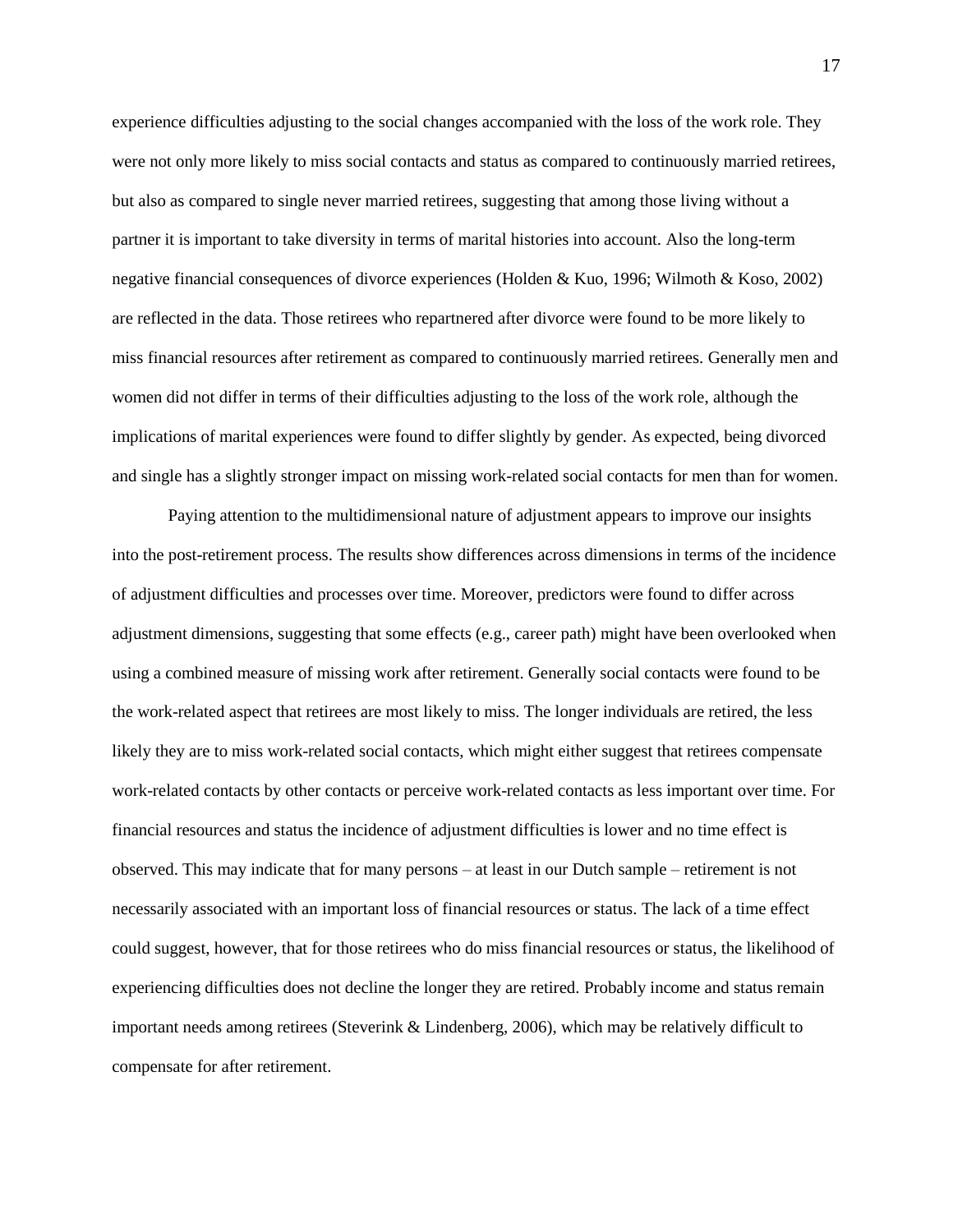No support was found for the hypotheses regarding various work and health history factors (years in labor market and mid-life employer change, part-time work, and health problems). These findings may suggest that not the amount of time employees have spent in the work role, but rather the investments they made within the work role (reflected in upward mobility) shape their retirement experiences. For the interpretation of the research findings it is important, however, to take the Dutch country context into account. With regard to retirement savings and income much more is organized at a collective level in the Netherlands than, for example, in the United States where individual workers mainly carry the risks and responsibilities [\(see Van Dalen, Henkens, & Hershey, 2010, for a comparison of the Dutch and US](#page-22-8)  [pension systems\)](#page-22-8). Replacement rates are relatively high and the income poverty rates among the elderly are low [\(OECD, 2011\)](#page-21-8). In this respect, especially adjustment to the loss of the money/ income provided by the work role might be relatively easy in the Netherlands, and its relationships with earlier life experiences might be relatively weak. Whether the incidence and predictors of the different dimensions of missing work after retirement are similar in other countries is an important question for future research. Studying other routes of exiting the labor market, such as disability or unemployment, might also be a relevant venue for future research. Leaving work due to disability or unemployment is likely to result in much less favorable outcomes than the (early) retirement experiences examined in this study, given its relatively poor prospects and inherently involuntary character.

Three limitations of this study should be kept in mind when interpreting the findings. First, we used rather broad retrospective questions to measure work and health histories, which might not have captured the meaning of the work role in sufficient detail. Moreover, several life history measures focus on the period before age 50 and therefore did not capture the years between age 50 and retirement. It might be the case that the impact of mid-life experiences cumulates during one's late career and that these late-career experiences are more influential for shaping post-retirement experiences. In future studies it would be interesting to examine the role of both mid- and late-career experiences, to disentangle their relative importance for explaining post-retirement adjustment. Second, even though the retirees in the study sample form a highly diverse group in terms of earlier life experiences, resources, and retirement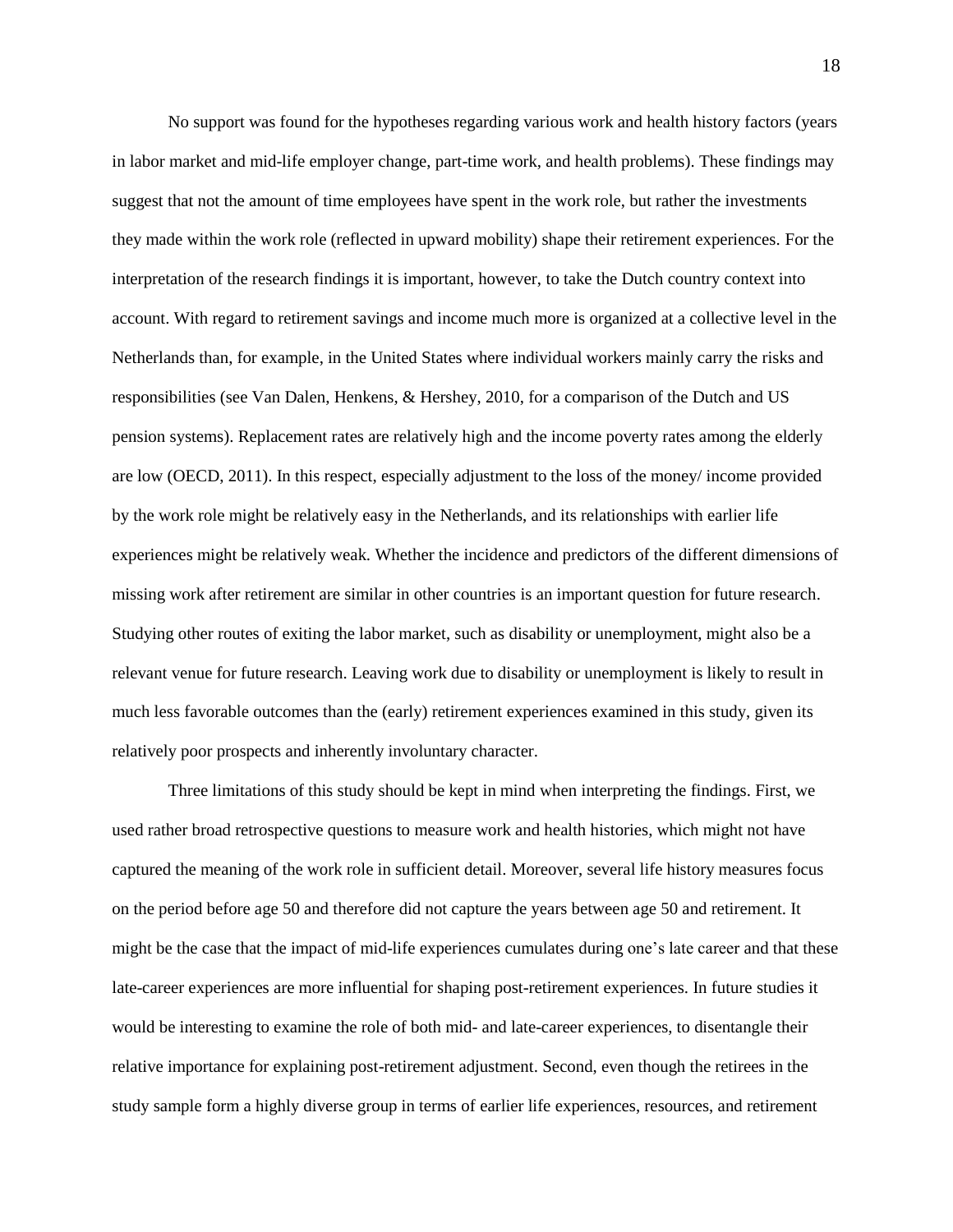transition characteristics, they were all employed at four organizations. Therefore, the sample is not representative for Dutch older workers. Third, even though availability of information about the extent to which retirees miss work-related aspects is an important strength of the data, it should be noted that missing financial resources and social contacts were both assessed by single-item measures. For future research it is advisable to develop multi-item scales to measure the three adjustment dimensions examined in this study, as well as other adjustment dimensions (e.g., adjustment to the loss of a daily structure).

Despite these limitations this study shows that adjustment to the loss of the work role is a multidimensional process embedded in the individual life course. The findings of this study raise important issues for policy and practice. For policy-makers the findings point out that changing life course experiences might have important implications for retirement quality of future cohorts. Whereas the lives of Dutch men and women born between 1931 and 1940 generally reflected the standard life course, life courses de-standardized among cohorts born after 1950. Variation in behavior increased, for example, divorces became more common [\(Liefbroer & Dykstra, 2000\)](#page-20-9). These developments might have important implications for the retirement experiences of future cohorts, given that divorced retirees were found to be most likely to experience difficulties adjusting to the loss of the work role. For retirement counseling the results highlight the importance of not solely focusing on the current situation of older individuals, but to view retirement as an integral part of the individual life course.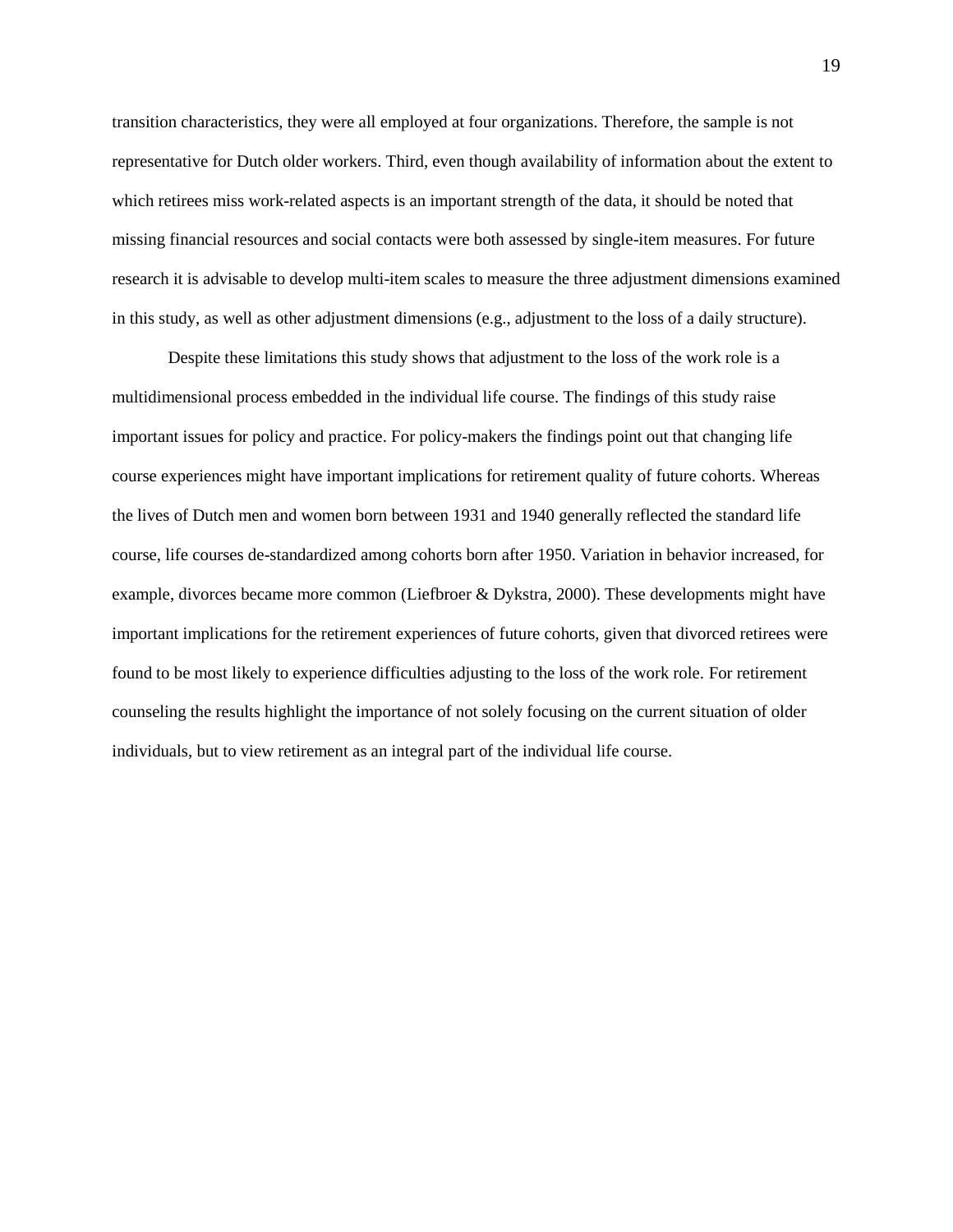#### **References**

- <span id="page-19-6"></span>Atchley, R.C. (1999). Continuity theory, self, and social structure. In C. D. Ryff & V. W. Marshall (Eds.), *The self and society in aging processes* (pp. 94-121). New York, NY: Springer Publising Company.
- <span id="page-19-0"></span>Barnes, H., & Parry, J. (2004). Renegotiating identity and relationships: Men and women's adjustment to retirement. *Ageing & Society, 24*(2), 213-233. doi: 10.1017/S0144686X0300148X
- <span id="page-19-7"></span>Broese van Groenou, M., Hoogendijk, E.O., & Van Tilburg, T.G. (2012). Continued and new personal relationships in later life: Differential effects of health. *Journal of Aging and Health, 25*(2), 274- 295. doi: 10.1177/0898264312468033
- <span id="page-19-1"></span>Calasanti, T. (1996). Gender and life satisfaction in retirement: An assessment of the male model. *Journal of Gerontology: Social Sciences, 51B*(1), S18-S29. doi: 10.1093/geronb/51B.1.S18
- <span id="page-19-2"></span>Calvo, E., Haverstick, K., & Sass, S.A. (2009). Gradual retirement, sense of control, and retirees' happiness. *Research on Aging, 31*(1), 112-135. doi: 10.1177/0164027508324704
- <span id="page-19-9"></span><span id="page-19-8"></span>Damman, M., Henkens, K., & Kalmijn, M. (2011). The impact of midlife educational, work, health, and family experiences on men's early retirement. *The Journals of Gerontology Series B: Psychological Sciences and Social Sciences, 66*(5), 617-627. doi: 10.1093/geronb/gbr092
- <span id="page-19-4"></span>De Vroom, B. (2004). The shift from early to late exit: Changing institutional conditions and individual preferences. The case of the netherlands. In T. Maltby, B. De Vroom, M. L. Mirabile & E. Overbye (Eds.), *Ageing and the transition to retirement. A comparative analysis of european welfare states* (pp. 120-154). Aldershot UK: Ashgate.
- Diener, E., Emmons, R.A., Larsen, R.J., & Griffin, S. (1985). The satisfaction with life scale. *Journal of Personal Assessment, 49*, 71-75. doi: 10.1207/s15327752jpa4901\_13
- <span id="page-19-3"></span>Donaldson, T., Earl, J.K., & Muratore, A.M. (2010). Extending the integrated model of retirement adjustment: Incorporating mastery and retirement planning. *Journal of Vocational Behavior, 77*(2), 279–289. doi: 10.1016/j.jvb.2010.03.003

<span id="page-19-5"></span>Ebaugh, H.R.F. (1988). *Becoming an ex: The process of role exit*. Chicago: University of Chicago Press.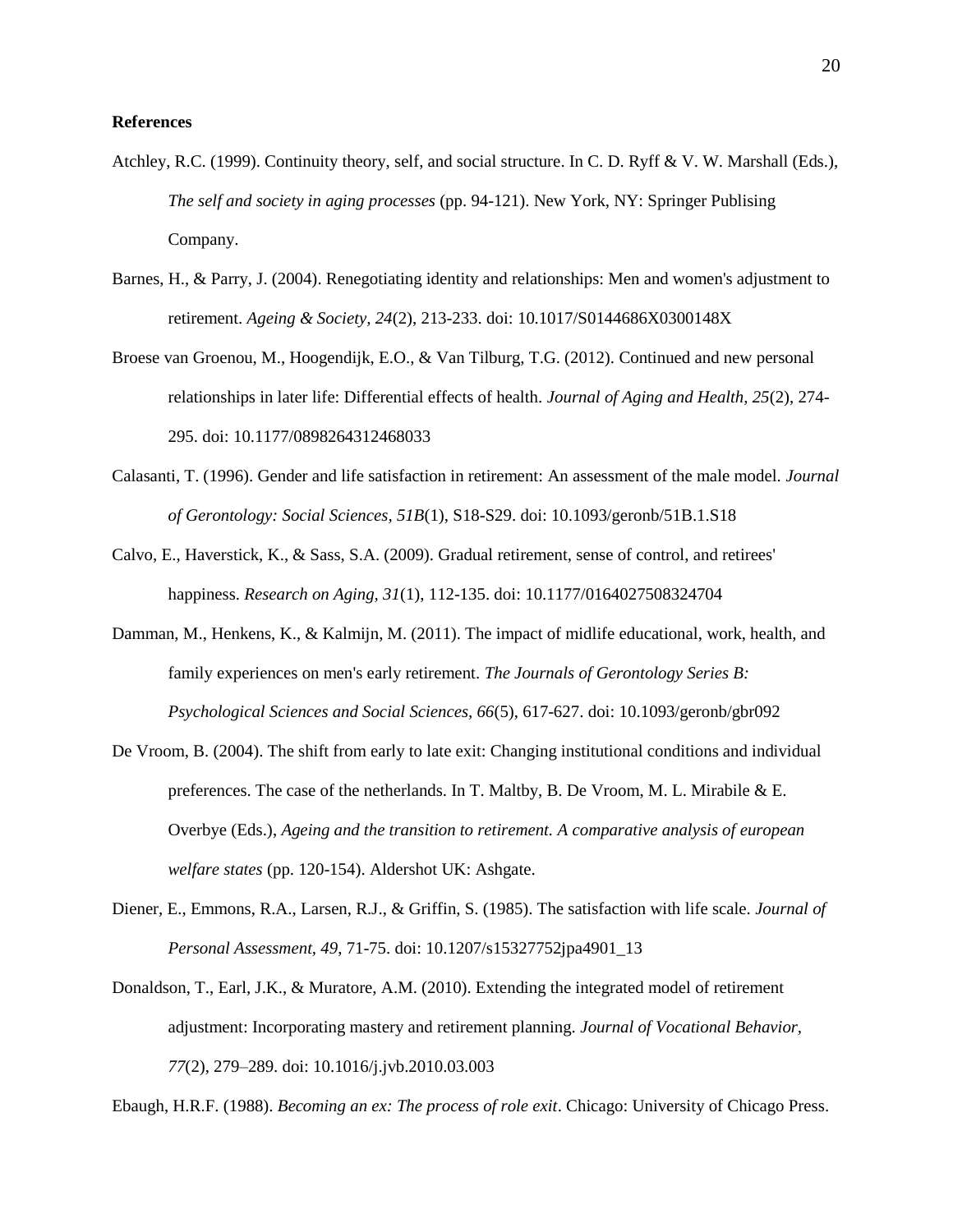- <span id="page-20-7"></span>Fokkema, T., & Van Solinge, H. (2000). De invloed van de huwelijksgeschiedenis op het inkomen van ouderen. *Sociale Wetenschappen, 43*(4), 19-40.
- <span id="page-20-2"></span>Hershey, D.A., & Henkens, K. (2013). Impact of different types of retirement transitions on perceived satisfaction with life. *The Gerontologist*. doi: 10.1093/geront/gnt006
- <span id="page-20-5"></span>Holden, K.C., & Kuo, H.H.D. (1996). Complex marital histories and economic well-being: The continuing legacy of divorce and widowhood as the hrs cohort approaches retirement. *Gerontologist, 36*(3), 383-390. doi: 10.1093/geront/36.3.383
- <span id="page-20-8"></span>Kalmijn, M. (2012). Longitudinal analyses of the effects of age, marriage, and parenthood on social contacts and support. *Advances in Life Course Research, 17*, 177-190. doi: 10.1016/j.alcr.2012.08.002
- <span id="page-20-6"></span>Kalmijn, M., & Broese van Groenou, M. (2005). Differential effects of divorce on social integration. *Journal of Social and Personal Relationships, 22*(4), 455-476. doi: 10.1177/0265407505054516
- <span id="page-20-1"></span>Kim, J.E., & Moen, P. (2002). Retirement transitions, gender and psychological well-being: A life-course ecological model. *Journal of Gerontology: Psychological Science, 57B*(3), P212-P222. doi: 10.1093/geronb/57.3.P212
- <span id="page-20-0"></span>Kloep, M., & Hendry, L.B. (2006). Pathways into retirement: Entry or exit? *Journal of Occupational and Organizational Psychology, 79*, 569-593. doi: 10.1348/096317905X68204
- <span id="page-20-9"></span>Liefbroer, A.C., & Dykstra, P.A. (2000). *Levenslopen in verandering: Een studie naar ontwikkelingen in de levenslopen van nederlanders geboren tussen 1900 en 1970 [changing life courses: A study on the developments in life courses of dutchmen born between 1900 and 1970]*. Den Haag, NL: Sdu uitgevers.
- <span id="page-20-3"></span>Martin Matthews, A., & Brown, K.H. (1987). Retirement as a critical life event. The differential experiences of men and women. *Research on Aging, 9*(4), 548-571. doi: 10.1177/0164027587094004
- <span id="page-20-4"></span>McGoldrick, A.E., & Cooper, C.L. (1994). Health and ageing as factors in the retirement experience. *European Work and Organizational Psychologist, 4*(1), 1-20.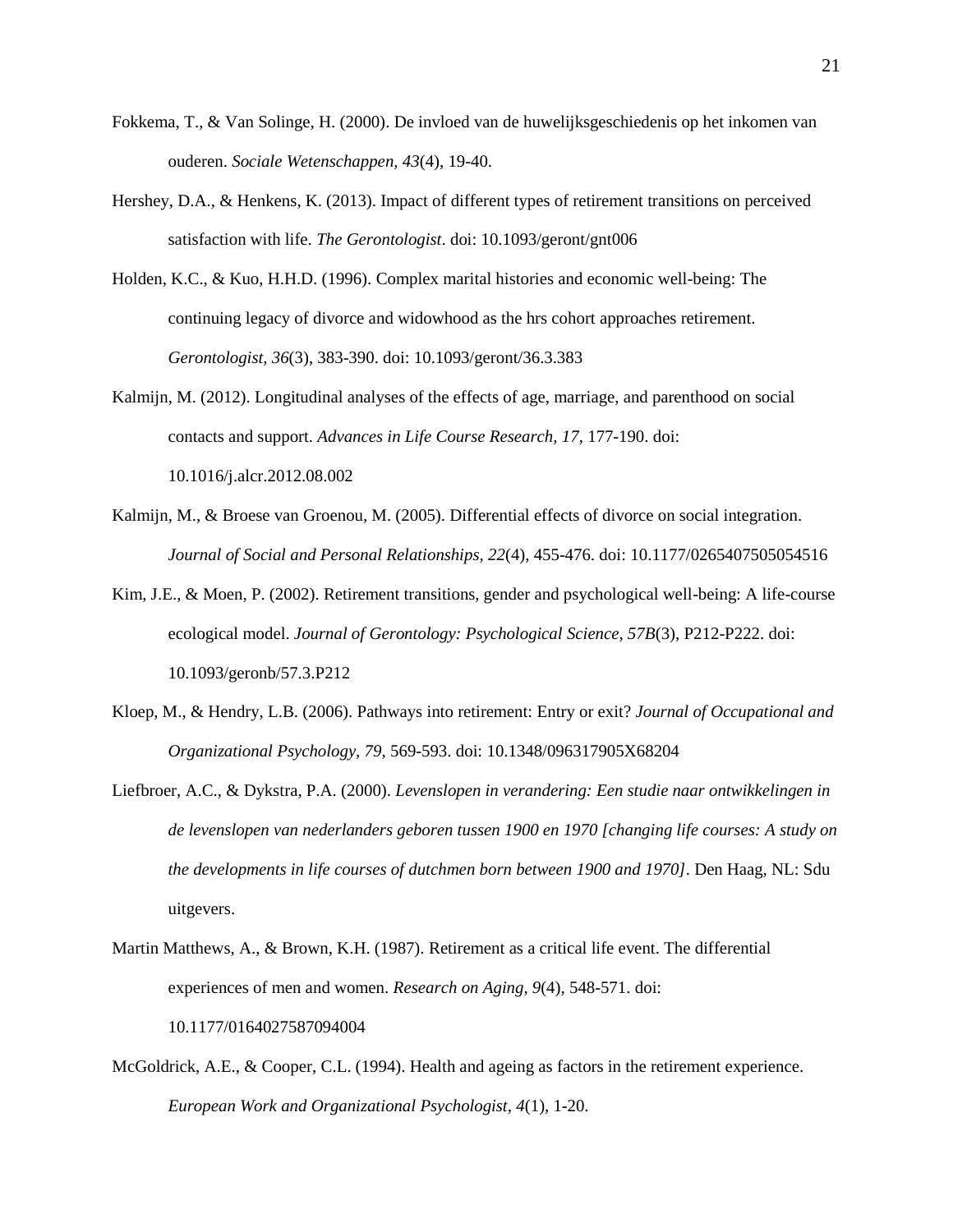- <span id="page-21-1"></span>Nuttman-Shwartz, O. (2004). Like a high wave: Adjustment to retirement. *The Gerontologist, 44*(2), 229- 236. doi: 10.1093/geront/44.2.229
- <span id="page-21-8"></span>OECD. (2011). Pensions at a glance 2011: Retirement-income systems in oecd and g20 countries Retrieved April 5, 2011, from [www.oecd.org/els/social/pensions/PAG](http://www.oecd.org/els/social/pensions/PAG)
- <span id="page-21-0"></span>Pinquart, M., & Schindler, I. (2007). Changes of life satisfaction in the transition to retirement. A latentclass approach. *Psychology and Aging, 22*(3), 442-455. doi: 10.1037/0882-7974.22.3.442
- <span id="page-21-2"></span>Price, C.A. (2003). Professional women's retirement adjustment: The experience of reestablishing order. *Journal of Aging Studies, 17*(3), 341-355. doi: 10.1016/S0890-4065(03)00026-4
- <span id="page-21-3"></span>Price, C.A., & Joo, E. (2005). Exploring the relationship between marital status and women's retirement satisfaction. *The International Journal of Aging and Human Development, 61*(1), 37-55. doi: 10.2190/TXVY-HAEB-X0PW-00QF
- <span id="page-21-4"></span>Quick, H.E., & Moen, P. (1998). Gender, employment, and retirement quality: A life course approach to the differential experiences of men and women. *Journal of Occupational Health Psychology, 3*(1), 44-64. doi: 10.1037/1076-8998.3.1.44
- <span id="page-21-9"></span>Reitzes, D.C., & Mutran, E.J. (2004). The transition into retirement: Stages and factors that influence retirement adjustment. *International Journal of Aging and Human Development, 59*(1), 63-84. doi: 10.2190/NYPP-RFFP-5RFK-8EB8
- <span id="page-21-6"></span>Schlosser, F., Zinni, D., & Armstrong-Stassen, M. (2012). Intention to unretire: Hr and the boomerang effect. *Career Development International, 17*(2), 149-167. doi: 10.1108/13620431211225331
- <span id="page-21-5"></span>Settersten, R.A. (2003). Propositions and controversies in life-course scholarship. In R. A. Settersten (Ed.), *Invitation to the life course. Towards new understandings of later life* (pp. 15-48). New York: Baywood.
- <span id="page-21-7"></span>Skoglund, J. (1979). Job deprivation in retirement. Anticipated and experienced feelings. *Research on Aging, 1*(4), 481-493. doi: 10.1177/016402757914005

<span id="page-21-10"></span>StataCorp. (2007). *Stata statistical software: Release 10*. College Station, TX: StataCorp LP.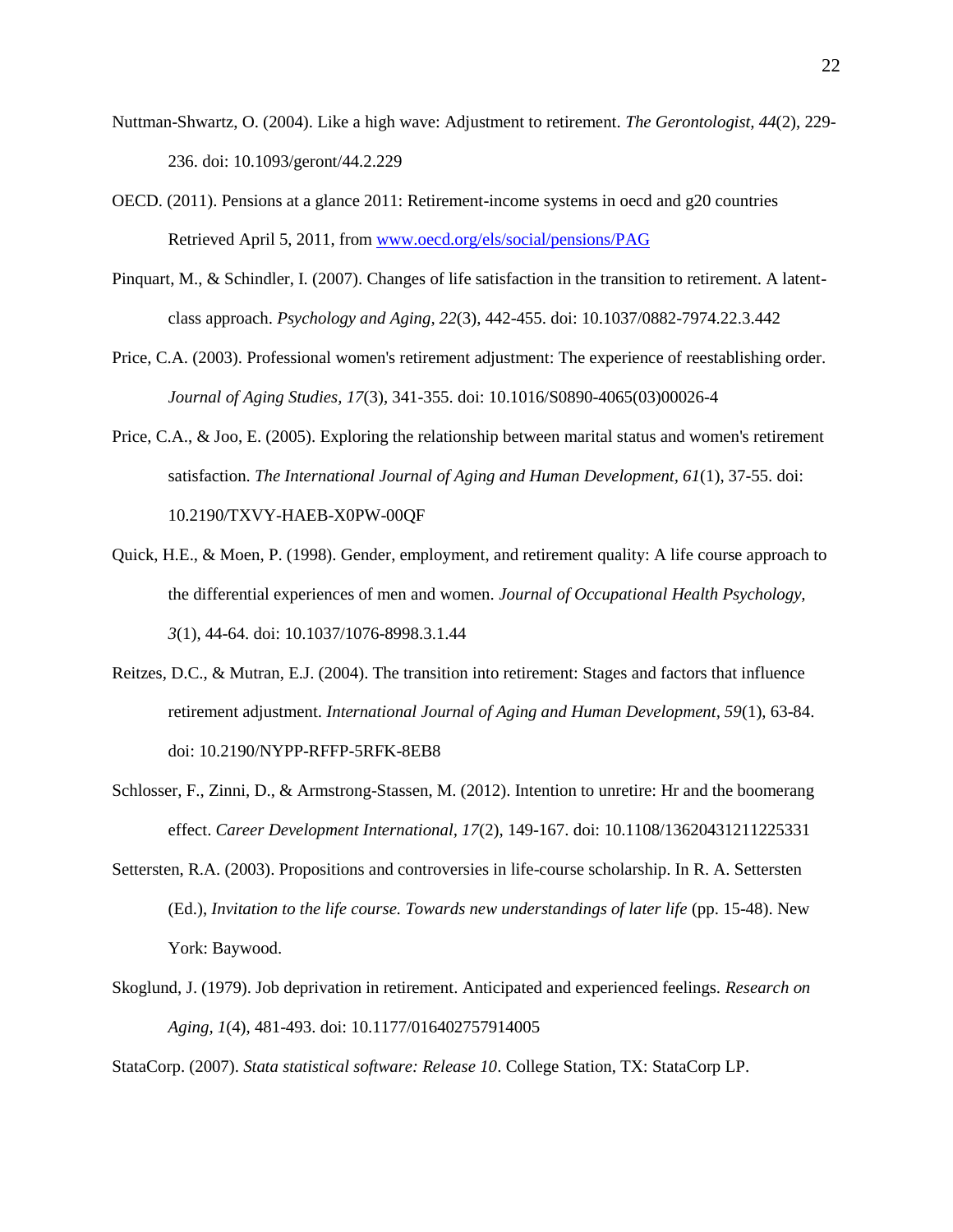- <span id="page-22-5"></span>Statistics Netherlands. (2012). Van arbeid naar pensioen; personen 55 jaar of ouder [from work to retirement; persons age 55 and older]. Retrieved April 12, 2012, from <http://statline.cbs.nl/StatWeb/>
- <span id="page-22-7"></span>Steverink, N., & Lindenberg, S. (2006). Which social needs are important for subjective well-being? What happens to them with aging? *Psychology and Aging, 21*(2), 281–290. doi: 10.1037/0882- 7974.21.2.281
- <span id="page-22-3"></span>Szinovacz, M.E. (1992). Social activities and retirement adaptation. In M. E. Szinovacz, D. J. Ekerdt & B. H. Vinick (Eds.), *Families and retirement* (pp. 236-253). Newbury Park: Sage.
- <span id="page-22-4"></span>Taylor, M.A., Shultz, K.S., Morrison, R.F., Spiegel, P.E., & Greene, J. (2007). Occupational attachment and met expectations as predictors of retirement adjustment of naval officers. *Journal of Applied Social Psychology, 37*(8), 1697-1725. doi: 10.1111/j.1559-1816.2007.00234.x
- <span id="page-22-6"></span>Terhell, E.L., Broese van Groenou, M.I., & Van Tilburg, T. (2004). Network dynamics in the long-term period after divorce. *Journal of Social and Personal Relationships, 21*(6), 719-738. doi: 10.1177/0265407504047833
- <span id="page-22-8"></span>Van Dalen, H., Henkens, K., & Hershey, D.A. (2010). Perceptions and expectations of pension savings adequacy: A comparative study of dutch and american workers. *Ageing & Society, 30*, 731-754. doi: 10.1017/S0144686X09990651
- <span id="page-22-1"></span>Van Solinge, H. (2012). Adjustment to retirement. In M. Wang (Ed.), *The oxford handbook of retirement* (pp. 311-324). New York: Oxford University Press.
- <span id="page-22-2"></span>Van Solinge, H., & Henkens, K. (2005). Couples' adjustment to retirement: A multi-actor panel study. *Journals of Gerontology Series B-Psychological Sciences and Social Sciences, 60*(1), S11-S20. doi: 10.1093/geronb/60.1.S11
- <span id="page-22-0"></span>Van Solinge, H., & Henkens, K. (2008). Adjustment to and satisfaction with retirement: Two of a kind? *Psychology and Aging, 23*(2), 422-434. doi: 10.1037/0882-7974.23.2.422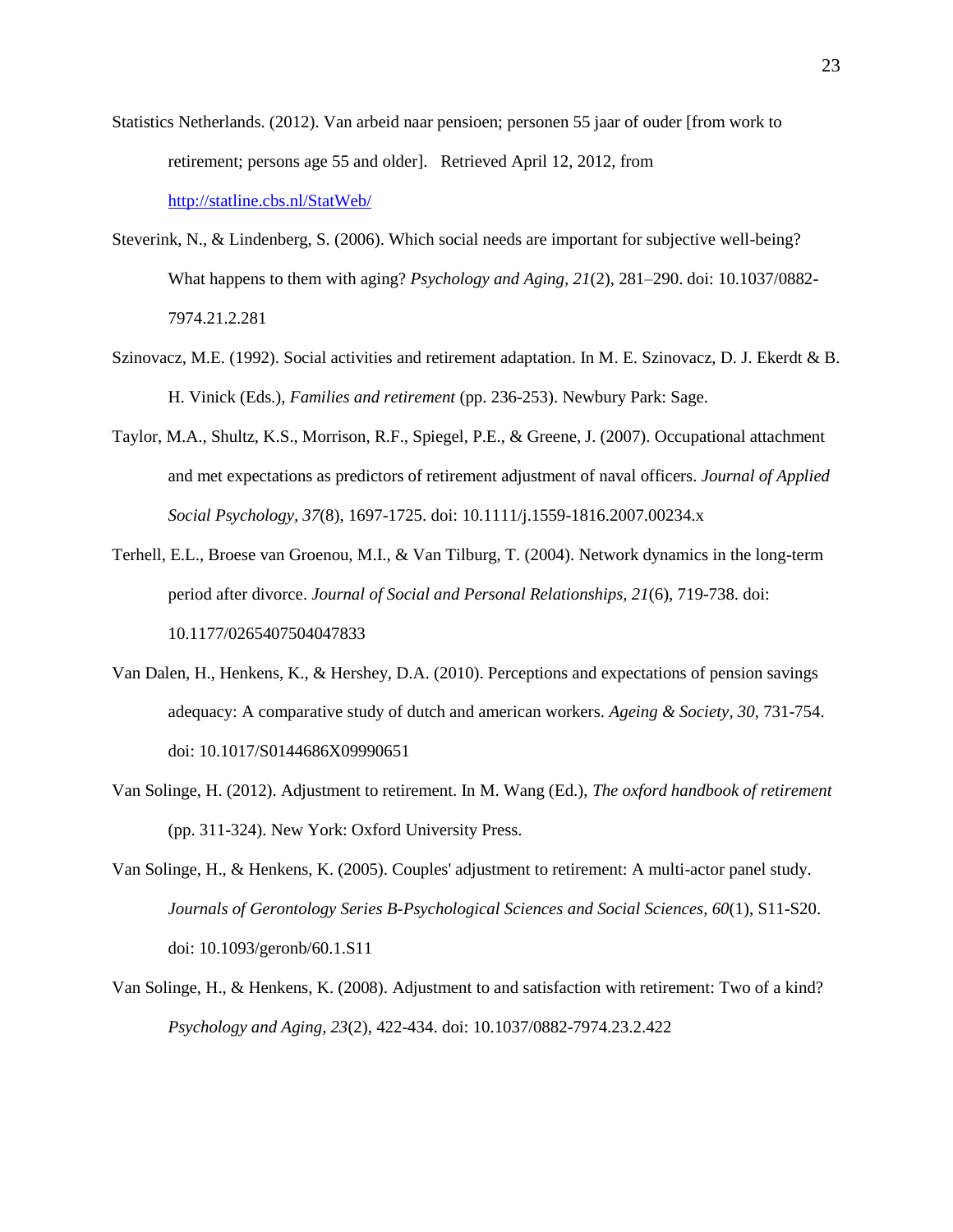- <span id="page-23-0"></span>Wang, M. (2007). Profiling retirees in the retirement transition and adjustment process. Examining the longitudinal change patterns of retiree's psychological well-being. *Journal of Applied Psychology, 92*(2), 455-474. doi: 10.1037/0021-9010.92.2.455
- <span id="page-23-1"></span>Wang, M., Henkens, K., & van Solinge, H. (2011). Retirement adjustment. A review of theoretical and empirical advancements. *American Psychologist, 66*(3), 204-213. doi: 10.1037/a0022414
- <span id="page-23-3"></span>Wilmoth, J., & Koso, G. (2002). Does marital history matter? Marital status and wealth outcomes among preretirement adults. *Journal of Marriage and Family, 64*, 254-268. doi: 10.1111/j.1741- 3737.2002.00254.x
- <span id="page-23-2"></span>Wong, J.Y., & Earl, J.K. (2009). Towards an integrated model of individual, psychosocial, and organizational predictors of retirement adjustment. *Journal of Vocational Behavior, 75*(1), 1-13. doi: 10.1016/j.jvb.2008.12.010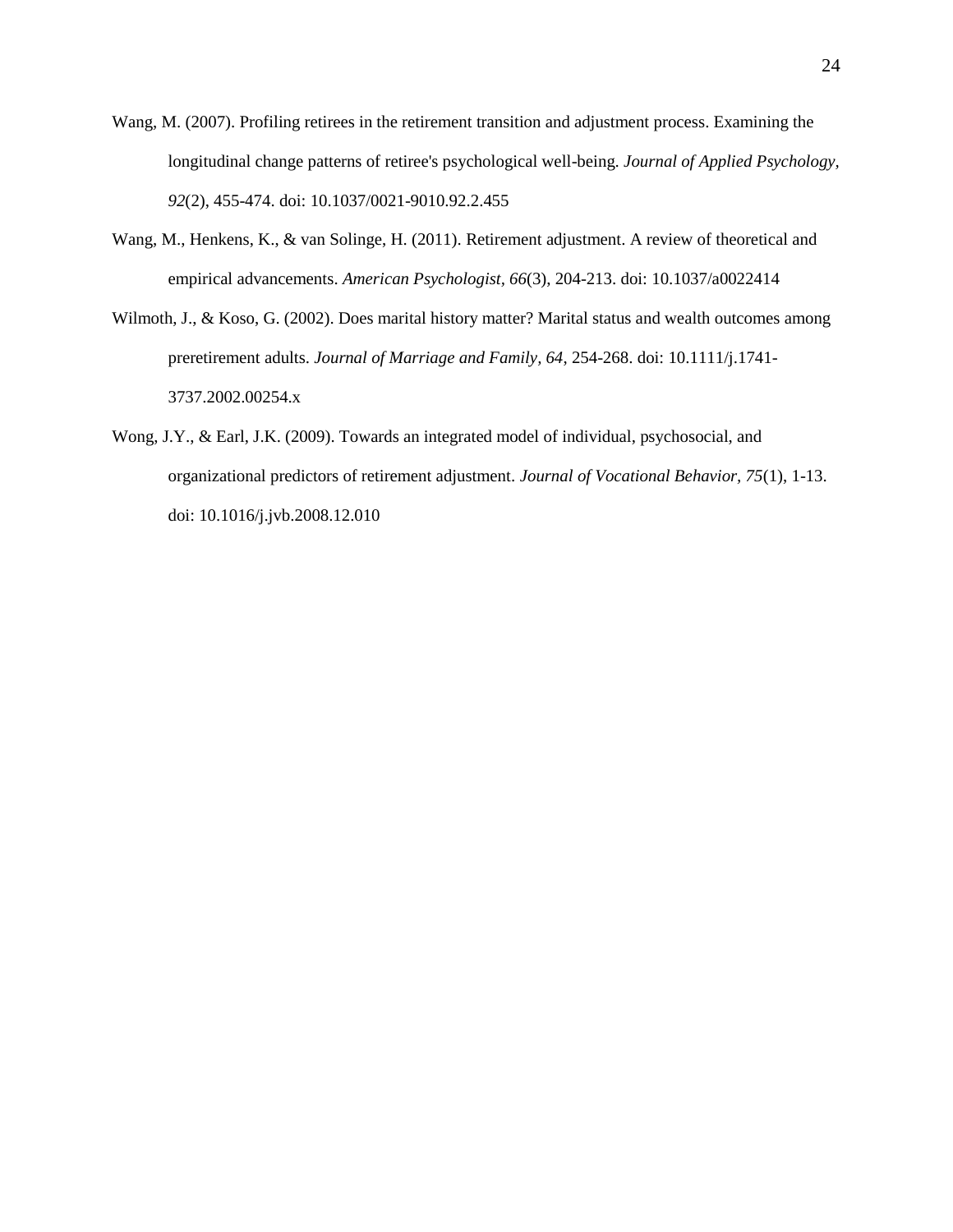| Variables                                    | Mean | SD <sup>a</sup> | Measure-<br>ment<br>waveb        | Coding and psychometric properties                                                               | <b>Description/Wording (questions translated from</b><br>Dutch)                                                                                                                                            |  |  |  |  |
|----------------------------------------------|------|-----------------|----------------------------------|--------------------------------------------------------------------------------------------------|------------------------------------------------------------------------------------------------------------------------------------------------------------------------------------------------------------|--|--|--|--|
| <b>Dependent variables</b>                   |      |                 |                                  |                                                                                                  |                                                                                                                                                                                                            |  |  |  |  |
| Missing money/income                         | 2.38 | 1.05            | W <sub>2</sub> or W <sub>3</sub> | 1-item scale, range 1 (miss income not at all)<br>to 5 (miss income very much)                   | Question: could you indicate for the following aspects to<br>what extent you miss these since you stopped working<br>$(1=very$ much to 5=not at all, reversed): money/income                               |  |  |  |  |
| Missing social contacts via work             | 2.56 | 1.07            | W <sub>2</sub> or W <sub>3</sub> | 1-item scale, range 1 (miss social contacts not<br>at all) to 5 (miss social contacts very much) | Question: could you indicate for the following aspects to<br>what extent you miss these since you stopped working<br>(1=very much to 5=not at all, reversed): social contacts<br>via work                  |  |  |  |  |
| Missing status                               | 1.56 | 0.78            | W <sub>2</sub> or W <sub>3</sub> | 2-item scale, range 1 (miss status not at all) to<br>5 (miss status very much), alpha = $0.79$   | Question: could you indicate for the following aspects to<br>what extent you miss these since you stopped working<br>(1=very much to 5=not at all, reversed): self-esteem and<br>prestige/ status          |  |  |  |  |
| <b>Independent variables</b>                 |      |                 |                                  |                                                                                                  |                                                                                                                                                                                                            |  |  |  |  |
| Gender                                       | 0.24 | 0.42            | W <sub>1</sub>                   | Dummy variable coded 0-1, 1=woman                                                                |                                                                                                                                                                                                            |  |  |  |  |
| Wave 3 measure                               | 0.28 | 0.45            | W <sub>2</sub> or W <sub>3</sub> | Dummy variable coded 0-1, 1=dependent<br>variables are measured at W3                            | Indicator of whether the dependent variables are<br>measured at Wave 2 or Wave 3                                                                                                                           |  |  |  |  |
| Time elapsed since retirement                | 2.47 | 1.83            | W <sub>2</sub> or W <sub>3</sub> | Continuous variable, range 0-9 years                                                             | Time between measurement of dependent variables and<br>age of making use of (early) retirement arrangement                                                                                                 |  |  |  |  |
| Life history experiences                     |      |                 |                                  |                                                                                                  |                                                                                                                                                                                                            |  |  |  |  |
| Years in labor market at retirement (in 10s) | 3.90 | 0.63            | W1                               | Continuous variable, range 1.2-5.1                                                               | Questions: At what age did you start working? Have you<br>temporarily stopped working for more than 1 year after<br>that? If yes, for how many years in total? Years in labor<br>market were divided by 10 |  |  |  |  |
| Employer change $<$ age 50                   | 0.39 | 0.49            | W <sub>2</sub>                   | Dummy variable coded 0-1, 1=changed<br>job/employer before age 50                                | Two analogous questions concerning different time<br>periods: Can you indicate for the following events                                                                                                    |  |  |  |  |
| Part-time work $<$ age 50                    | 0.18 | 0.38            | W <sub>2</sub>                   | Dummy variable coded 0-1, 1=started<br>working part-time before age 50                           | whether you experienced them before age 40/ between<br>age 40 and 50? (1=yes, 2=no)                                                                                                                        |  |  |  |  |
| Career path (ref=No upward mobility)         |      |                 | W <sub>2</sub>                   | 3-category variable: no upward mobility;                                                         | Question: How would you characterize the course of your                                                                                                                                                    |  |  |  |  |
| Gradual upward career path                   | 0.46 | 0.50            |                                  | gradual upward career path; steep upward                                                         | career between ages 40 and 50 (1=no upward mobility;                                                                                                                                                       |  |  |  |  |
| Steep upward career path                     | 0.08 | 0.27            |                                  | career path                                                                                      | 2=gradual upward career path; 3=steep upward career<br>path)                                                                                                                                               |  |  |  |  |
| Severe health problems $<$ age 50            | 0.18 | 0.39            | W <sub>2</sub>                   | Dummy variable coded 0-1, 1=had severe<br>health problems before age 50                          | See description of employer change variable                                                                                                                                                                |  |  |  |  |
| Marital histories (ref=Married/cohab., never |      |                 | W <sub>2</sub> or W <sub>3</sub> | 5-category variable: married/cohabiting,                                                         | Questions: What is your marital status? Do you have a                                                                                                                                                      |  |  |  |  |
| divorced)                                    |      |                 |                                  | never divorced; married/cohabiting, ever                                                         | partner? Have you ever been divorced? Answers were                                                                                                                                                         |  |  |  |  |
| Married/cohabiting, ever divorced            | 0.12 | 0.33            |                                  | divorced; no partner, never married; no                                                          | coded into a five-category variable reflecting partner                                                                                                                                                     |  |  |  |  |
| No partner, never married                    | 0.06 | 0.23            |                                  | partner, ever divorced; no partner, widowed                                                      | status (i.e., living with a partner) and divorce history                                                                                                                                                   |  |  |  |  |
| No partner, ever divorced                    | 0.06 | 0.23            |                                  |                                                                                                  |                                                                                                                                                                                                            |  |  |  |  |
| No partner, widowed                          | 0.03 | 0.17            |                                  |                                                                                                  |                                                                                                                                                                                                            |  |  |  |  |

*Table 1 Means, standard deviations, coding of variables, and wording of survey questions*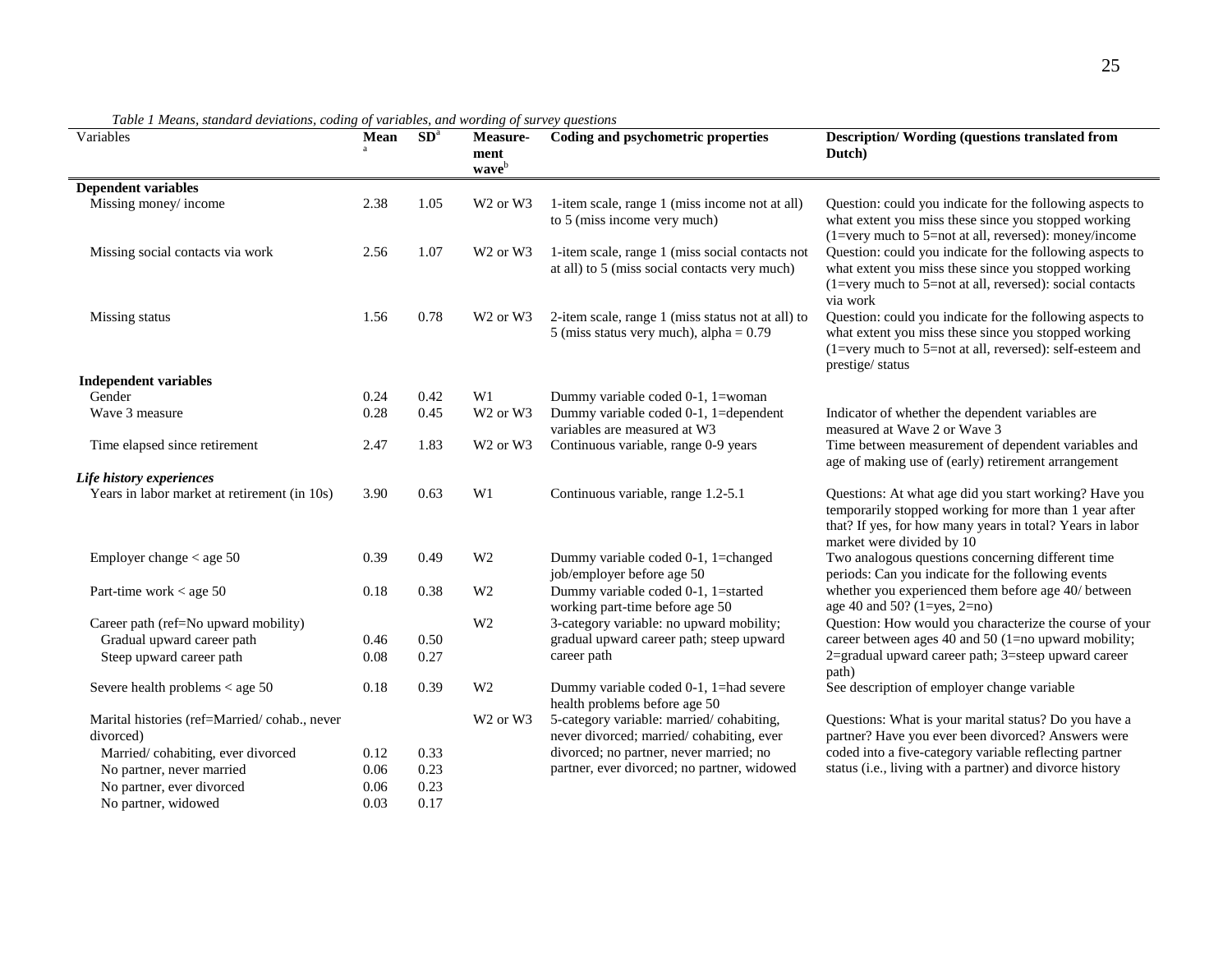| Late career resources                        |       |      |                                  |                                                                                                                      |                                                                                                                                                                                                                                                                                 |
|----------------------------------------------|-------|------|----------------------------------|----------------------------------------------------------------------------------------------------------------------|---------------------------------------------------------------------------------------------------------------------------------------------------------------------------------------------------------------------------------------------------------------------------------|
| Wealth (log)                                 | 11.41 | 1.49 | W <sub>1</sub>                   | Quasi-interval measure, range 7.73–13.25                                                                             | Question: How large do you estimate your total wealth<br>(own house, savings, stocks, etc., minus debts/mortgage)<br>to be? (1=less than 10,000 guilders to 7=more than 1<br>million guilders). We used the natural logarithm of the<br>class averages (transformed to euros)   |
| Perceived pension shortage (ref=yes)         |       |      | W1                               | 3-category variable: yes; don't know; no                                                                             | Question: Do you think you have sustained pension                                                                                                                                                                                                                               |
| Don't know                                   | 0.10  | 0.30 |                                  |                                                                                                                      | shortcomings during your career? $(1=no, 2=yes, 3=don't)$                                                                                                                                                                                                                       |
| N <sub>0</sub>                               | 0.60  | 0.49 |                                  |                                                                                                                      | know)                                                                                                                                                                                                                                                                           |
| Perceived satisfaction with life             | 3.71  | 0.61 | W <sub>1</sub> or W <sub>2</sub> | 3-item scale, range 1 (low level of life)<br>satisfaction) to 5 (high level of life<br>satisfaction), alpha = $0.71$ | Questions drawn from Diener, Emmons, Larsen, and<br>Griffin (1985): In most ways my life is close to ideal; The<br>conditions of my life are excellent; So far I have gotten<br>the important things I want in life $(1=complete]$ agree to<br>5=completely disagree, reversed) |
| Subjective health                            | 4.06  | 0.77 | W <sub>2</sub> or W <sub>3</sub> | 1-item scale, range 1 (poor health) to 5 (good<br>health)                                                            | Question: How would you characterize your health in<br>general? (1=very good to 5=very poor, reversed)                                                                                                                                                                          |
| <b>Retirement transition characteristics</b> |       |      |                                  |                                                                                                                      |                                                                                                                                                                                                                                                                                 |
| Voluntary retirement transition              | 0.74  | 0.44 | W <sub>2</sub> or W <sub>3</sub> | Dummy variable coded 0-1, 1=retired<br>voluntarily                                                                   | Question: Was your decision to retire entirely voluntary<br>or not?                                                                                                                                                                                                             |
| Age at retirement                            | 59.44 | 2.82 | W <sub>2</sub> or W <sub>3</sub> | Continuous variable, range 53–65                                                                                     | Age at which respondents made use of an (early)<br>retirement arrangement                                                                                                                                                                                                       |

<sup>a</sup> The descriptive statistics are based on the values prior to multiple imputation. <sup>b</sup>Whether we used the scores provided at Wave 1, 2 or 3, is dependent upon the type of variable and the moment at which the respondent shifted into full-time retirement. For those who were already fully retired at Wave 2, we used the Wave 2 measures of partner status, health, and retirement transition characteristics. For those who transitioned into full retirement between Waves 2 and 3 we used the Wave 3 measures of these variables. The earlier life experiences, preretirement financial resources, and preretirement perceived satisfaction with life were measured at either Wave 1 or 2.